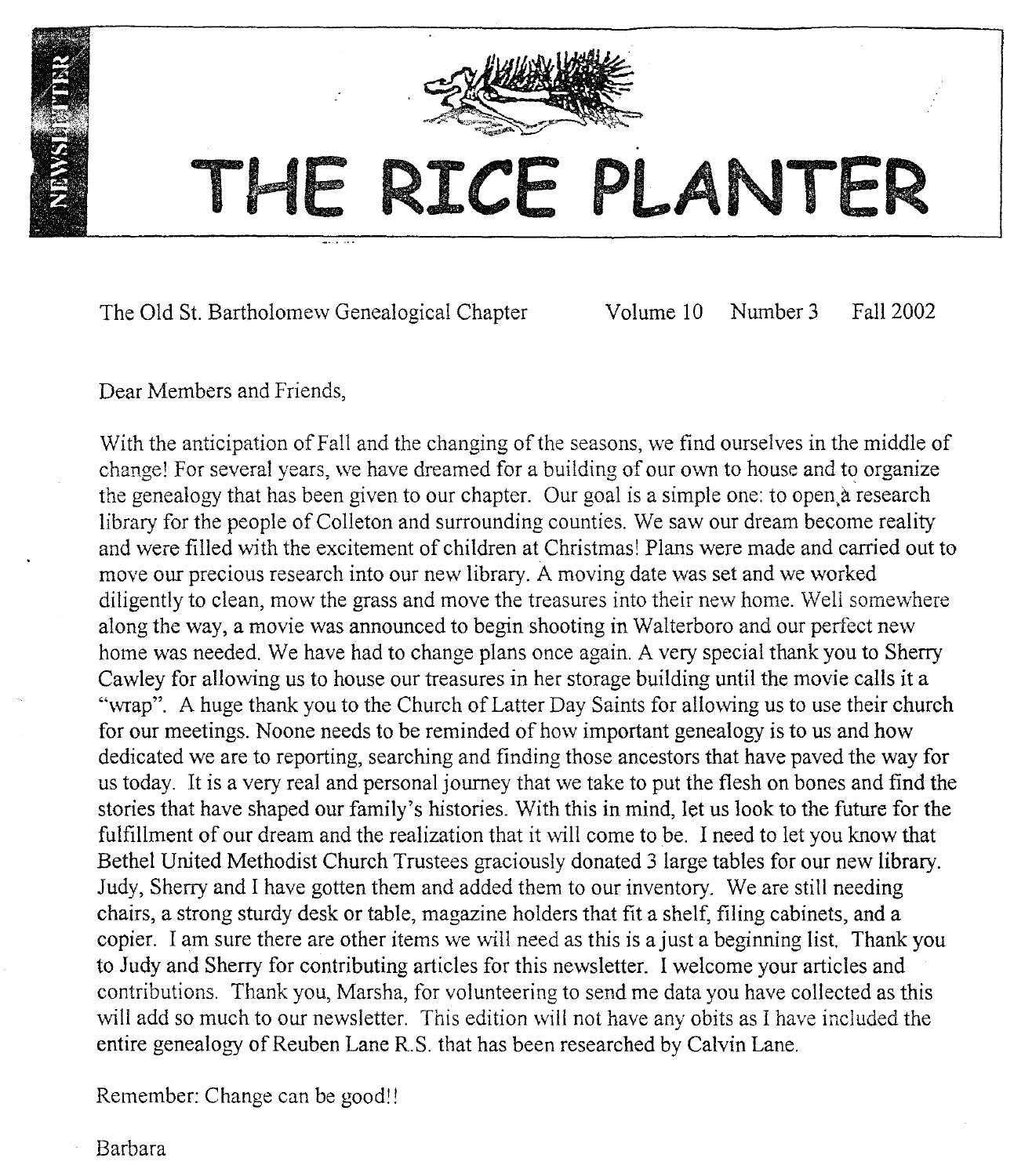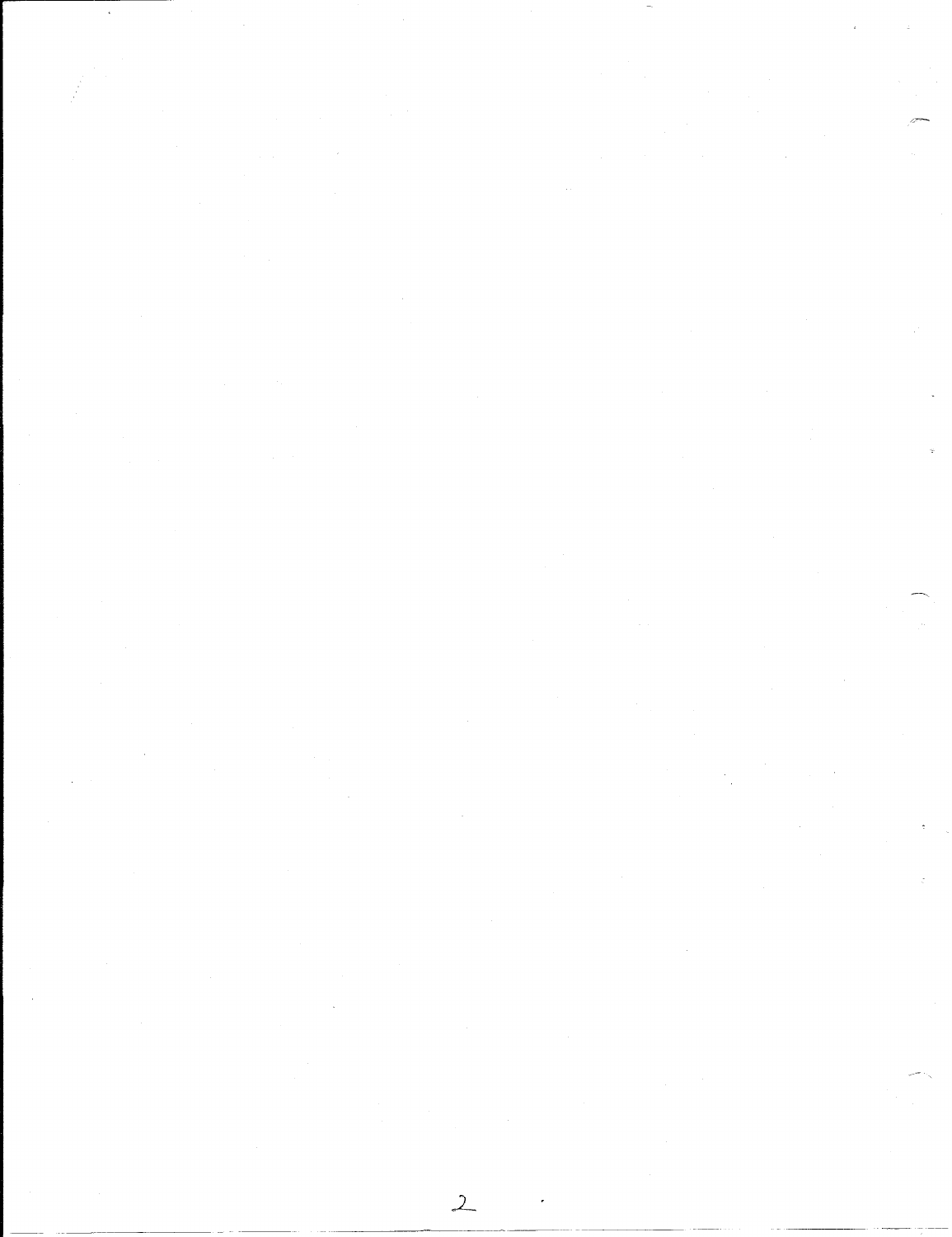## HOLL YWOOD COMES TO WAL TERBOROl

If you've ever been curious about how movies are made, now's your chance! Watch the Press and Standard and the Post and Currier for 'cattle calls.' This is what the industry terms the call for set extras.

They are definitely going to film the movie "Radio" in Walterboro this fall. It will star Cuba Gooding, Jr. and Ed Harris. They will be filming at  $Hampton Street School, or each of a row. The  $\ldots$   $\ldots$$ scenes outside the old high school on Hampton Street. They're even going to use some spaces on Washington Street for a bank, a restaurant, etc.

Now, to create the movie, the producers will also need office space. They looked all around town and, believe it or not, chose 109 Hiers Street for their staff headquarters. That's right, our Genealogy Research Center is going to be the head office for the movie company for the next five months. They're even going to turn the storage room into an office! They want to use every bit of space -except the old vault!

We are going to utilize Sherry Cawley's warehouse to store our belongings in one space. It is well contained, has electricity, and is very secure. We will continue to meet at the LDS Church for the time being, We will continue to apply for grant money and look for other items that we'll need for the Center. We can have everything cataloged by the time we get our space back and not feel rushed to accomplish everything all at once.

It will give us time to set some goals for the Center and make some plans on how we want to carry them out.

We need your expertise and input so mark your calendar now for Sunday, September 8, 2002 at 3:00pm at the LDS Church for our next meeting. The Center will be one of the main topics of discussion!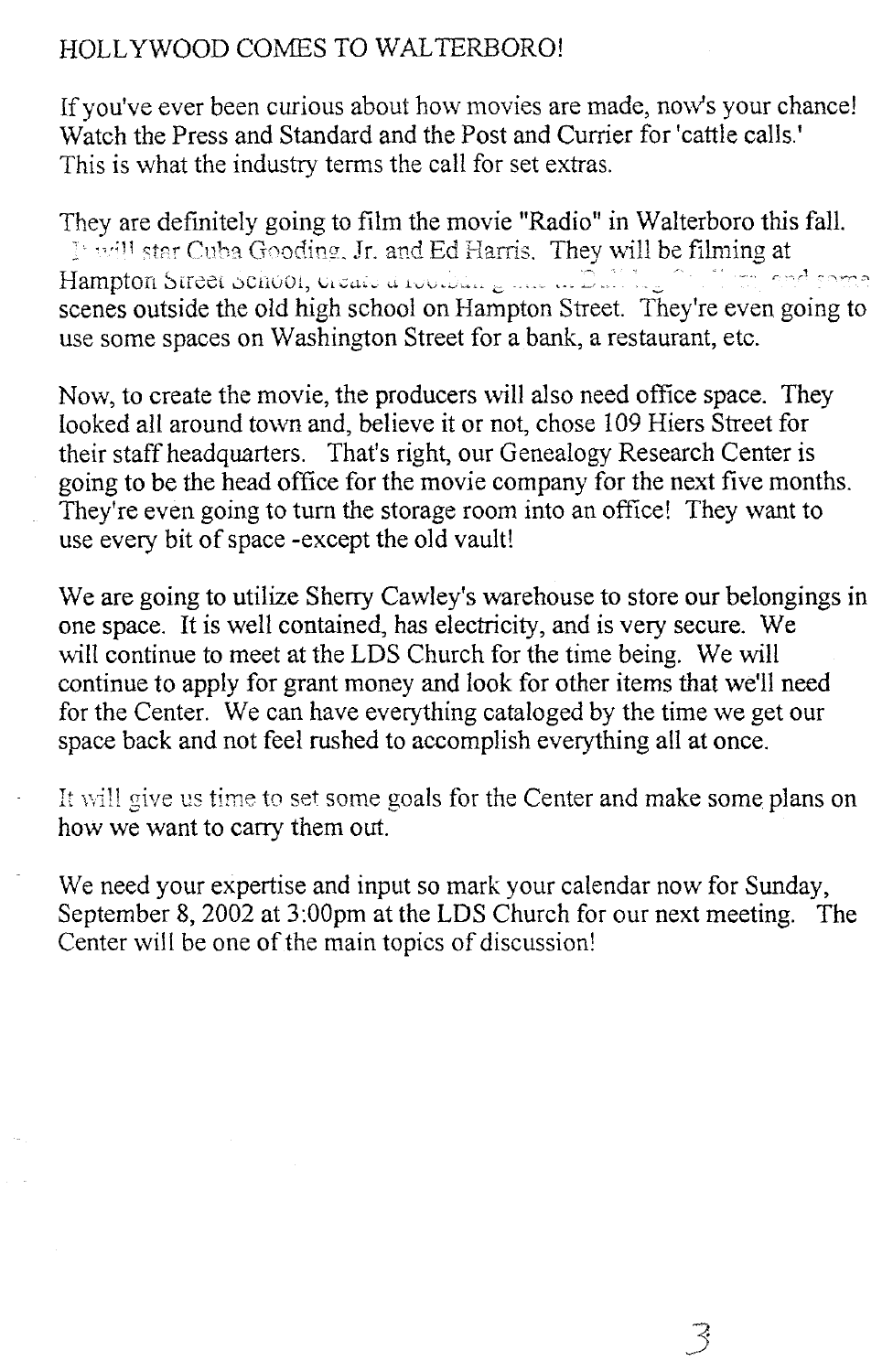## MEMBER QUERIES:

PLATT, John F. (10 Feb  $1811 - 29$  Aug 1862) and Cynthia SALISBURY (1827 - 12 Nov 1911) were both born in Colleton County. They had nine children: Ann Elizabeth, Daniel Hudson, Susan, John F., Jr., Edward, Alice Victory, James Benjamin, Francis C., and William Walter. Know that Alice married Fredrick William Pape Foures and William married Sarah Evan Foures. Fredrick and Sarah were siblings. The Foures were from Orangeburg County. Looking for any information on this family. Sherry Cawley

## ON-LINE SITES!

We'll try to keep you updated on new or updated on-line sites. If you have any questions about where to look for genealogy information on-line, send them to the editor and we'll try to answer them as space permits.

American Civil War Research and Genealogy Database. http://civilwardata.com/ Step 1 The home page will appear. Click on "DEMO," which is free. Step 2 Scroll down near the bottom of the "Subscribe For" page and on the right hand side you'll find "Data Available to Guests." Click on "Personnel Directory." Step 3 "How to find a soldier in the Civil War Research Database" will appear. 1. Choose an army. 2. My advice is to type in only a surname. 3. Click on Go.

It will tell you how many 'rows' or individuals they have. The information includes: First Name, Middle Initial, Last Name, Residence, State, Enlistment Rank, State Served, Enlistment Age, Enlistment Date, Survived War, and Events. The events include (C) for Commissioned Officer, (P) for POW, and (W) for wounded.

## **\VORKDA Y** A SUCCESS!

On Saturday, July 27, the chapter held a workday at 109 Hiers Street. We worked inside and out. The parking area got mowed and raked, the windows were cleaned, the floors was vacuumed, the shuttered doors were scrubbed, the library shelves were polished, the bathrooms were cleaned, and our materials and supplies stored downtown in the Lucas building were moved. Members and friends \vho so generously gave their time to help were Marsha and Larry Ulmer, their grandchildren Kyle and Alex Benefield, Myrtle Linder, Sherry and Richard Cawley, Bob Stets, Doris Lucas, Bob and Barbara Franklin, Judy Ballard, Faye Elkins, Floyd Nettles, John Turbeville and the following members of Boy Scout Troup #686: Asher Varnadoe, Caleb Varnadoe and Jess Franklin.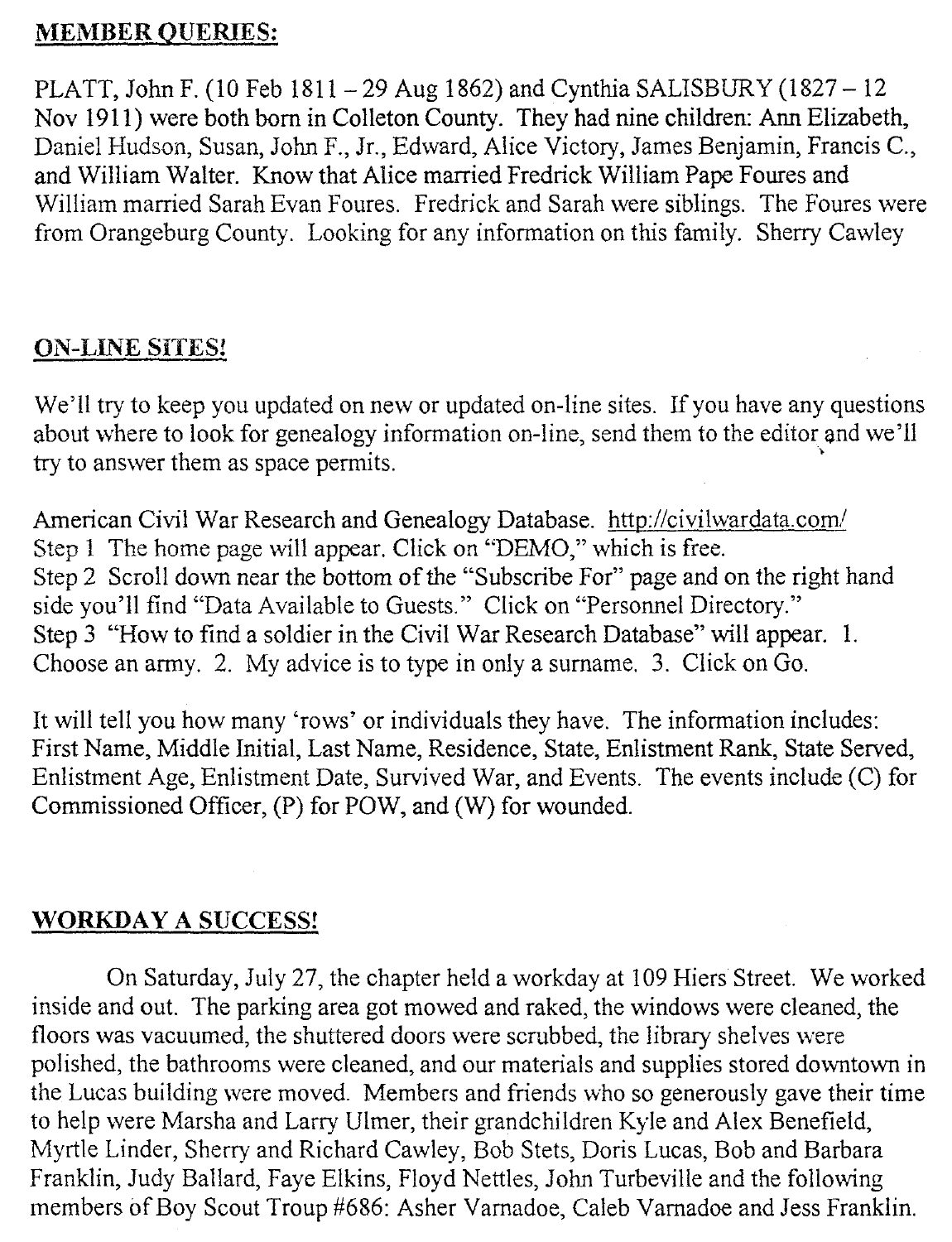Research of Calvin Lane

# **Modified Register for Reuben Lane R. S.**

## **First Generation**

1. Reuben Lane R. S..

He had the following children:

+ 2 M i. John Lane was born about 1790 and died 1871.

## **Second Generation**

2. John Lane (Reuben) was born about 1790 in AL. He died 1871 in Colleton Co., SC and was buried in Starr Cemetery, Olar, Bamberg Co., SC. in Starr Cemetery, Olar, Bamberg Co., Sc. \' .

1840: U. S. Census, Colleton Co., SC:

I male age 0 - 5 I male age 5-10 1 male age 10-15 1 male age 30 - 40

1850: U. S. Census, Colleton Co., SC, St. Bartholomew Parish, page 223, family #598:

John Lane Clarissa " Reuben " Albert Berry Rosina " Andrew J. " AnnM. " James J. " age 55 35 12 10 8 6 4 2 1

1860: U. S. Census, Colleton Co., SC, St. Bartholomew Parish, page 287, family #542:

John Lane Clarender" A. Jackson" May A. James W. " Elias H. Washington" Wilson B." Martha " age 70 45 15 13 II 9 7 5 7/12

1870: U. S. Census, CoHeton Co., SC, Bowen? Twp., page 45, family #212:

 $\zeta$ 

Lane, John age 75 Farmer b. AL Cannot read or write

Priscilla 30

- Elias 19
- George 12
- Wilson 10

2 I Dee 200 I Page 1 Page 1 Page I Page I Page I Page I Page I Page I Page I Page I Page I Page I Page I Page I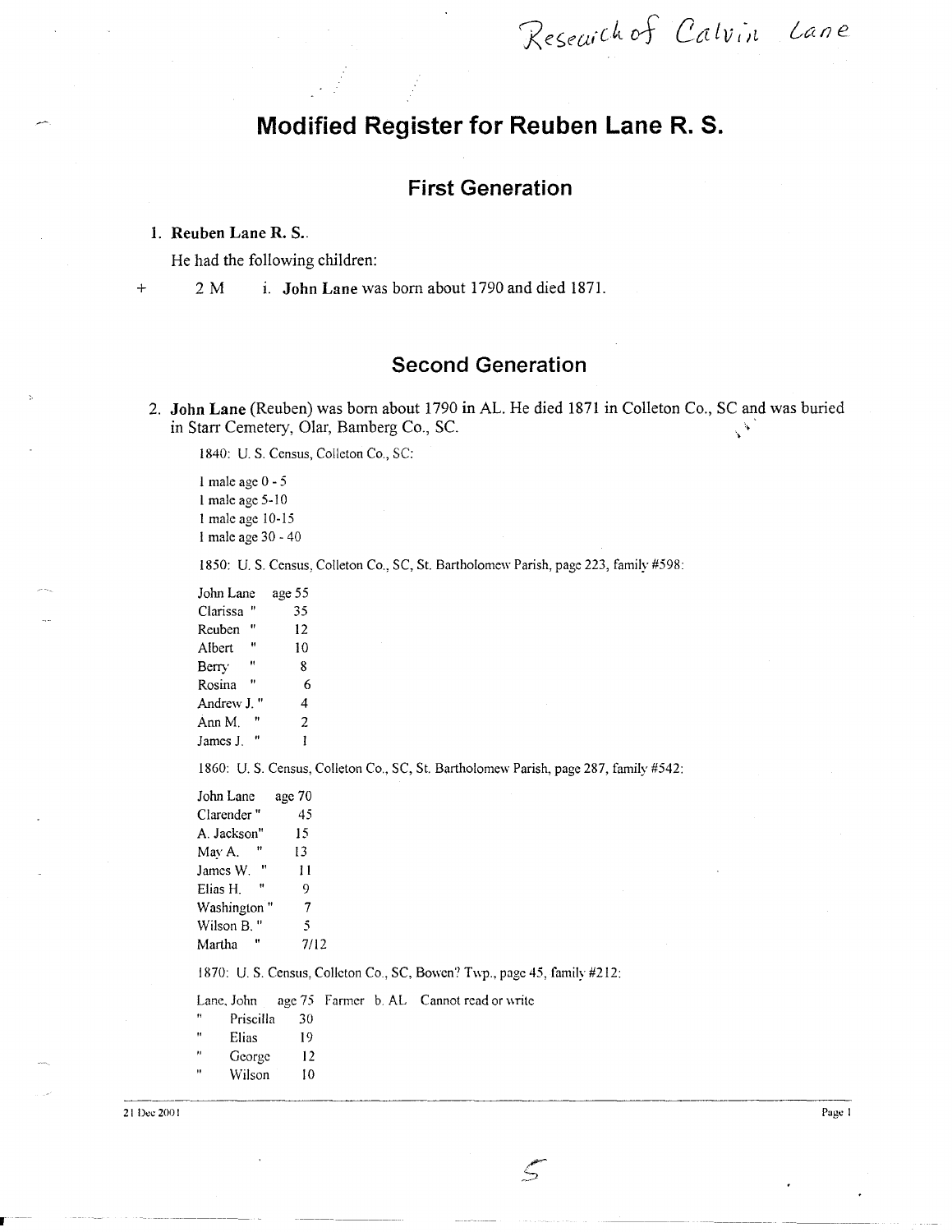Thomas 9

John married (1) Claressa Osteen. Claressa was born about 1815 in FL. She died about 1861 in Colleton Co., SC.

They had the following children:

| $+$ | 3 M             | i. Reuben E. Lane was born about 1838.                                           |
|-----|-----------------|----------------------------------------------------------------------------------|
| $+$ | 4 M             | ii. Albert Lane was born about 1840.                                             |
|     | 5 M             | iii. Berry Lane was born about 1842 in Colleton Co., SC.                         |
|     | 6 F             | iv. Rosena Lane was born about 1844 in Colleton Co., SC.                         |
| $+$ | 7 M             | v. Andrew Jackson Lane was born about 1846.                                      |
|     | 8 F             | vi. Ann Lane was born about 1848 in Colleton Co., SC.                            |
|     | 9 M             | vii. James J. Lane was born about 1849 in Colleton Co., SC.                      |
| $+$ | 10 M            | viii. Elias Hoover Lane was born Jul 1851 and died 11 Mar 1920.<br>$\mathcal{N}$ |
| $+$ | 11 <sub>M</sub> | ix. George Washington Lane was born 21 Sep 1855 and died 30 Jun 1934.            |
| $+$ | 12 M            | x. Wilson F. Lane was born 12 Apr 1857 and died 16 Aug 1931.                     |
|     | 13 F            | xi. Martha Lane was born about 1860 in Colleton Co., SC.                         |
|     |                 | John also married (2) Prescilla. Prescilla was born about 1840.                  |

They had the following children:

14 M xii. Thomas Lane was born about 1861 in Colleton Co., SC.

15 M xiii. Elijah Lane was born in Colleton Co., SC.

16 M xiv. William Lane.

## **Third Generation**

### 3. Reuben E. Lane (John, Reuben) was born about 1838 in Colleton Co., Sc.

1870: U.S. Census, Colleton Co., SC, Broxton Township, page 55, family #84:

Lane, Reubin E. age 34 Farmer  $\boldsymbol{\theta}$ MaryM. 24 Kecping house  $\boldsymbol{H}$ Joseph 4  $\ddot{\phantom{0}}$ Henry I 27 Caroline (sister??) Eliza 5

1880: U. S. Census, Colleton Co., SC, Heyward Township:

-------- . \_ .... \_. \_\_ .- .. \_---\_. \_\_ .\_.\_---\_.\_------~---------~--~---\_.

Reuben E. Lane 44 Mary M. " 34 John J. **14** William Henry" 9 James " 7 Rosalce "3

#### 21 Dee 2001 **Descendants of Reuben Lanc R. S.** Page 2

6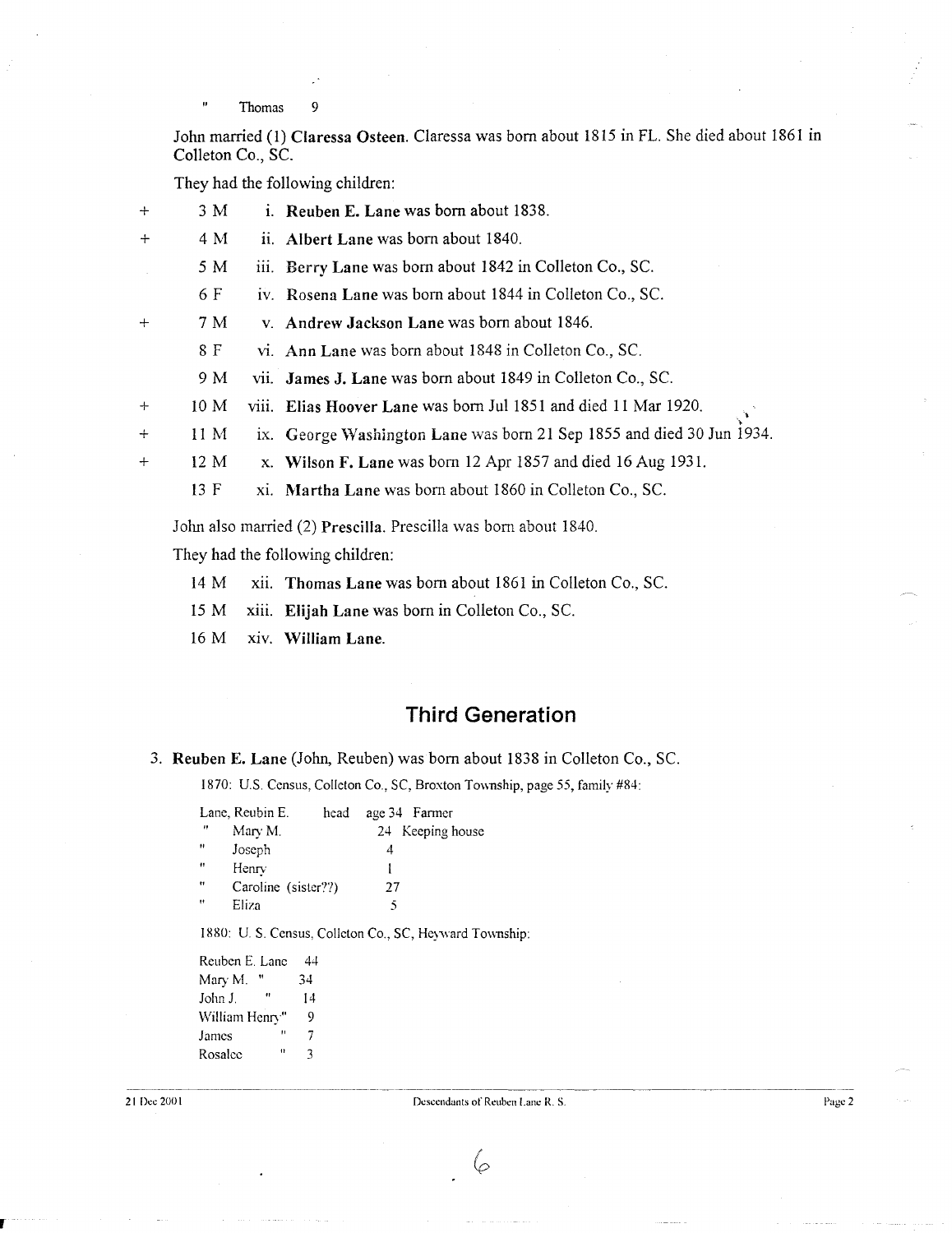Reuben married Mary M. Crumpton. Mary was born about 1846.

On the SC Death Certificate of William Henry Lane, his mother is listed as Mary M. Compton born Hampton, Sc. Was her name Compton or Crumpton?

Reuben and Mary had the following children:

- 17 M i. John Joseph Lane was born about 1866 in SC.
- + 18 M 11. William Henry Lane was born 7 May 1867 and died 19 Feb 1936.
	- 19 M iii. James Thad Lane was born 7 Dec 1871 and died 13 Jun 1944.
		- 20 F iv. Rosalee Lane was born 1877 in SC.
		- 21 M v. Berry Lane.
	- 4. Albert Lane (John, Reuben) was born about 1840 in Colleton Co., Sc.

Albert married Elizabeth Ann.

They had the following children:

- 22 F i. Salome Lane.
- 23 M ii. Charles Lane.
- 24 F iii. Rozena Lane.
- 25 F iv. Mary Ellen Lane.
- 7. Andrew Jackson Lane (John, Reuben) was born about 1846 in Colleton Co., Sc. was buried in Evergreen Christian Church, Walterboro, Sc.

1880: U. S. Census, Colleton Co., SC, Heyward Township, page 479, family # 170:

Lane, Andrew 1. , Eliza E. , James , Margaret E. , Rhoda R. " , John , George W. age 32 head Married b. SC SC SC 35 wife Married 14 son 12 daughter 9 daughter 6 son 2 son

Burial: Evergreen Christian Church Cemetery, Walterboro, Colleton Co., Sc. No dates on tombstone. The military marker reads "Co. K 11 SC Infantry, Confederate States of America"

Andrew married Elizabeth Harrison. Elizabeth was born calculated 1845.

They had the following children:

- 26 M i. James H. Lane was born 1866 in SC.
- $27 F$  ii. Margaret E. Lane was born 1868 in SC.
- 28 F iii. Rhoda R. Lane was born 1871 in SC.
- $29 M$  iv. John Lane was born 1874 in SC.
- 30 M v. George W. Lane was born 1878 in sc. George married Mrs. Margaret Martin on 24 Dee 1921 in Sc.
- 31 F VI. Andrew J. Lane was born 1881 in Sc. She died 28 Jun 1919 in Hampton Co., Sc.

Page 3

. .~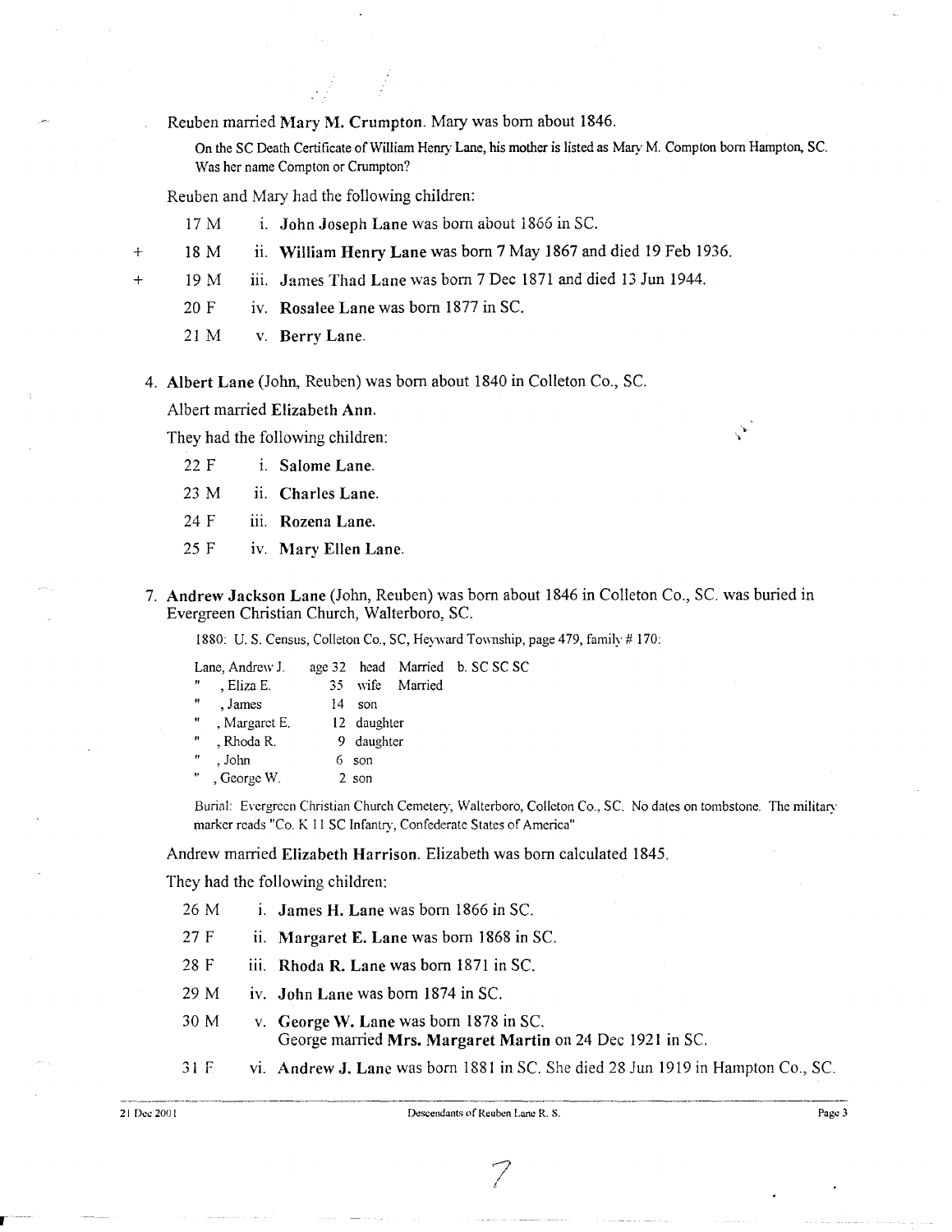Cause of death: Gunshot wounds.

- + 32 M V11. Lewis W. Lane died before 1935.
	- 33 F viii. Hattie Lane was born 1891 in Colleton Co., SC. She died 28 Jan 1941 in Colleton Co., SC and was buried in Evergreen Christian Church, Walterboro, SC.
- 10. Elias Hoover Lane (John, Reuben) was born Jul 1851 in Colleton Co., SC. He died 11 Mar 1920 in Augusta, GA and was buried in Westview Cemetery, Augusta, GA.

1880: U. S. Census, Colleton Co., SC, Bells Township, page 265, family # 29:

Lane, E. H. , L. L. ,1. E. ,R. B. , Berry ????, Martha ????, J. E. age 27 head married b. SC AL FL 27 wife married 4 son 4 daughter 2 son 52 mother in law 19 brother in law

1900: U. S. Census, Colleton Co., SC, Bell Township, page 79:

Lane, Eliaser er Head Lane, Eliaser Head<br>
... Sarah L. wife Head b. Jul 1 Lane, Eliaser Head b. Jul 1851 age 48 b. SC<br>
", Sarah L. wife Mar 1851 49<br>
", John E. son Jun 1876 24<br>
", Belton son Aug 1877 21<br>
", Rosabelle daughter Nov 1880 19<br>
", Lillie E. daughter Aug 1882 17<br>
", Ida P. daughter Oct

Colleton Co., Sc. She died 18 Sep 1937 in Augusta, GA and was buried in Westview Cemetery, Augusta, GA.

They had the following children:

- $34 M$  i. John E. Lane was born Jun 1876 in SC.
- 35 M ii. R. Belton Lane was born 1876 in SC. 35 M ii. R. Belton Lane was born 1876 in SC.<br>36 M iii. Berry Lane was born 1878 in SC.
	-
	- 37 F iv. Rosabelle Lane was born Nov 1881 in SC. She died calculated 1905.
	- 38 F v. Lillie E. Lane was born Aug 1882 in SC. Lillie married Tim B. Harrison.
	- 39 F vi. Ida P. Lane was born Oct 1884 in SC. Ida married W. R. Kinsey. W. R. Kinsey was born in Ruffin, SC.
	- $\ddot{+}$ 40 F vii. Minnie M. Lane was born Jan 1886.
		- 41 M viii. Percie Vander Lane was born Nov 1890 in SC.
	- 11. George Washington Lane (John, Reuben) was born 21 Sep 1855 in Col1eton Co., Sc. He died 30 Jun 1934 in Colleton Co., SC and was buried in Peniel Methodist Church, Colleton Co., SC.

1880: U. S. Census, Colleton Co., SC, Heyward Township, page 483:

 $\mathcal{F}$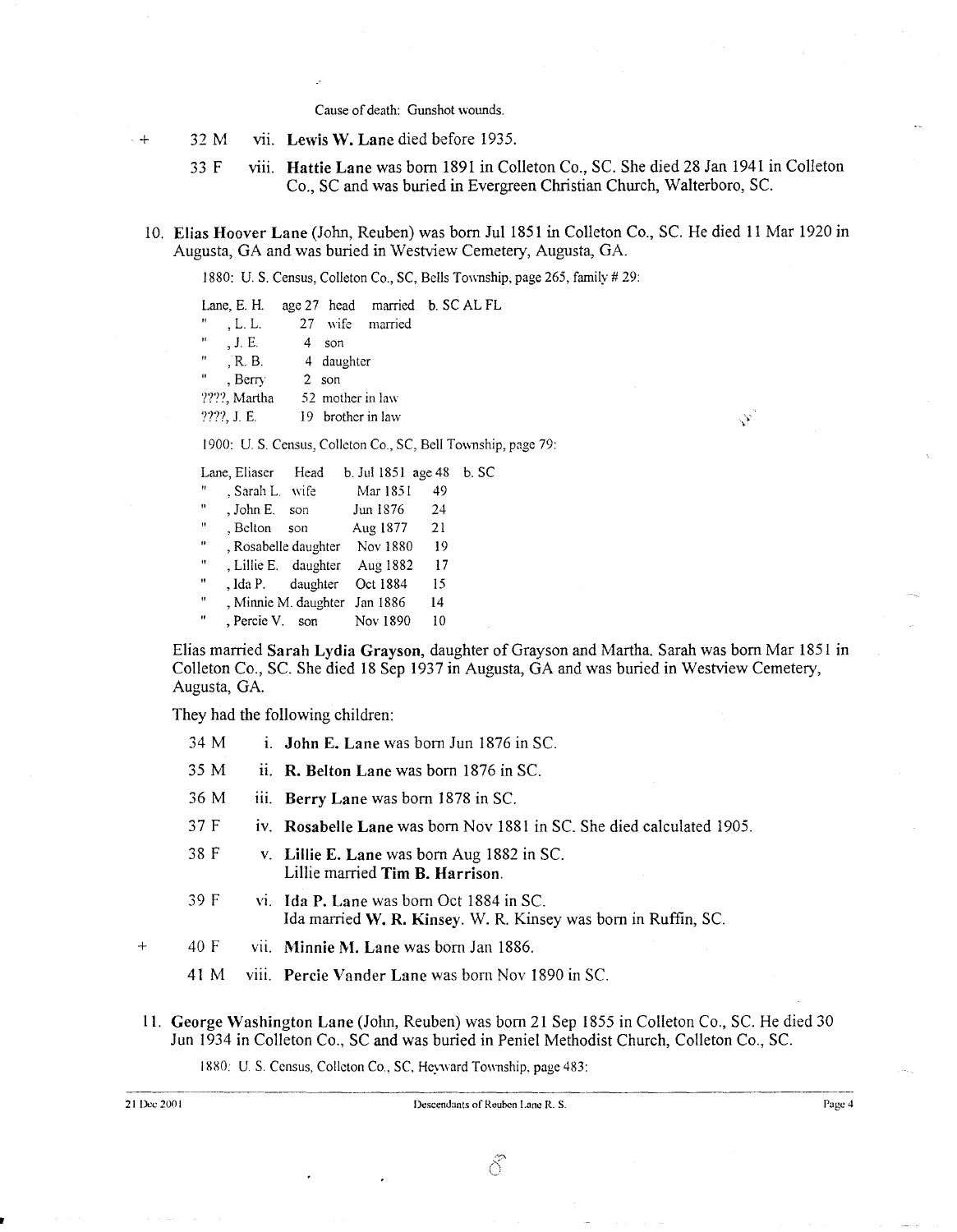Lane, Washington age 24 ", Varsigaus? wife 17

1900: U. S. Census, Colleton Co., SC, page 240, family # 168:

|                    |                               | Lane, George W. head b. May 1855 age 45 |                 |
|--------------------|-------------------------------|-----------------------------------------|-----------------|
| 18                 |                               | . Amedissus will Dec 1863               | ₫u              |
| $\pmb{\Psi}$       | Moses son Jan 1883            |                                         | 17              |
| $\mathbf{H}$       | , Louisa J. daughter Oct 1885 |                                         | 14              |
| $\mathbf{H}$       | George L/S son Jan 1888       |                                         | 12              |
| $^{\prime\prime}$  | , Emily R. daughter Jan 1893  |                                         | $7\overline{ }$ |
| $\pmb{\mathsf{H}}$ | James L. son                  | July 1895                               | 4               |
| $^{\prime}$        | , Dolvert L. son Mar 1898     |                                         | $\overline{2}$  |
| $^{\prime\prime}$  | . Rosa                        | daughter May 1900                       | 0/12            |
|                    |                               |                                         |                 |

1910: U. S. Census, Colleton Co., SC, Heyward Township, family # 161/166:

George W. Lane head age 55 married Mary Fmily Delbert 34 18 12

George married (1) Narcissus Thompson. Narcissus was born 7 Apr 1865. She died 19 Jun 1930 and was buried in Peniel Methodist Church, Colleton Co., Sc.

They had the following children:

|         | 42 M     |      | i. Moses Lane was born Jan 1883 in Colleton Co., SC.<br>Moses married (1) Isabel Padgett.<br>Moses also married (2) Clara Smoak on 28 Feb 1928 in Colleton Co., SC. Clara<br>was born 1910.                                                               |
|---------|----------|------|-----------------------------------------------------------------------------------------------------------------------------------------------------------------------------------------------------------------------------------------------------------|
|         | 43 F     |      | ii. Louise J. Lane was born Oct 1885 in Colleton Co., SC.<br>Louise married O. B. Nettles.                                                                                                                                                                |
|         | 44 M     | 111. | George S. Lane was born Jan 1888 in Colleton Co., SC.<br>George married Minerva Bennett on 19 Dec 1916 in Colleton Co., SC.                                                                                                                               |
|         | 45 F     |      | iv. Emily R. Lane was born Jan 1893 in Colleton Co., SC.<br><b>Emily married Collins.</b>                                                                                                                                                                 |
|         | 46 M     |      | v. James L. Lane was born Jul 1895 in Colleton Co., SC.                                                                                                                                                                                                   |
|         | 47 M     |      | vi. Delbert Thompson Lane was born 8 Mar 1898 and died 10 Mar 1955.                                                                                                                                                                                       |
| پر<br>س | $(48)$ F |      | vii. Rosa Lane was born May 1900 in Colleton Co., SC.<br>Rosa married Calvin Nettles.                                                                                                                                                                     |
|         |          |      | George also married (2) Mary Smoak, daughter of Riley Eugene Smoak and Eliza Jane Hudson, on<br>2 Jun 1907. Mary was born 19 Oct 1876 in Colleton Co., SC. She died 14 Apr 1948 in Colleton Co.<br>SC and was buried in Smoak Cemetery, Colleton Co., SC. |

12. Wilson F. Lane (John, Reuben) was born 12 Apr 1857 in Colleton Co., Sc. He died 16 Aug 1931 and was buried in Smoak Cemetery, Sniders, Colleton Co., Sc.

Wilson married (1) Catherine.

They had the following children:

49 M i. C. W. Lane.

21 Dec 2001 Descendants of Reuben Lanc R, S, Page 5

 $\mathcal{L}_{\mathcal{E}}$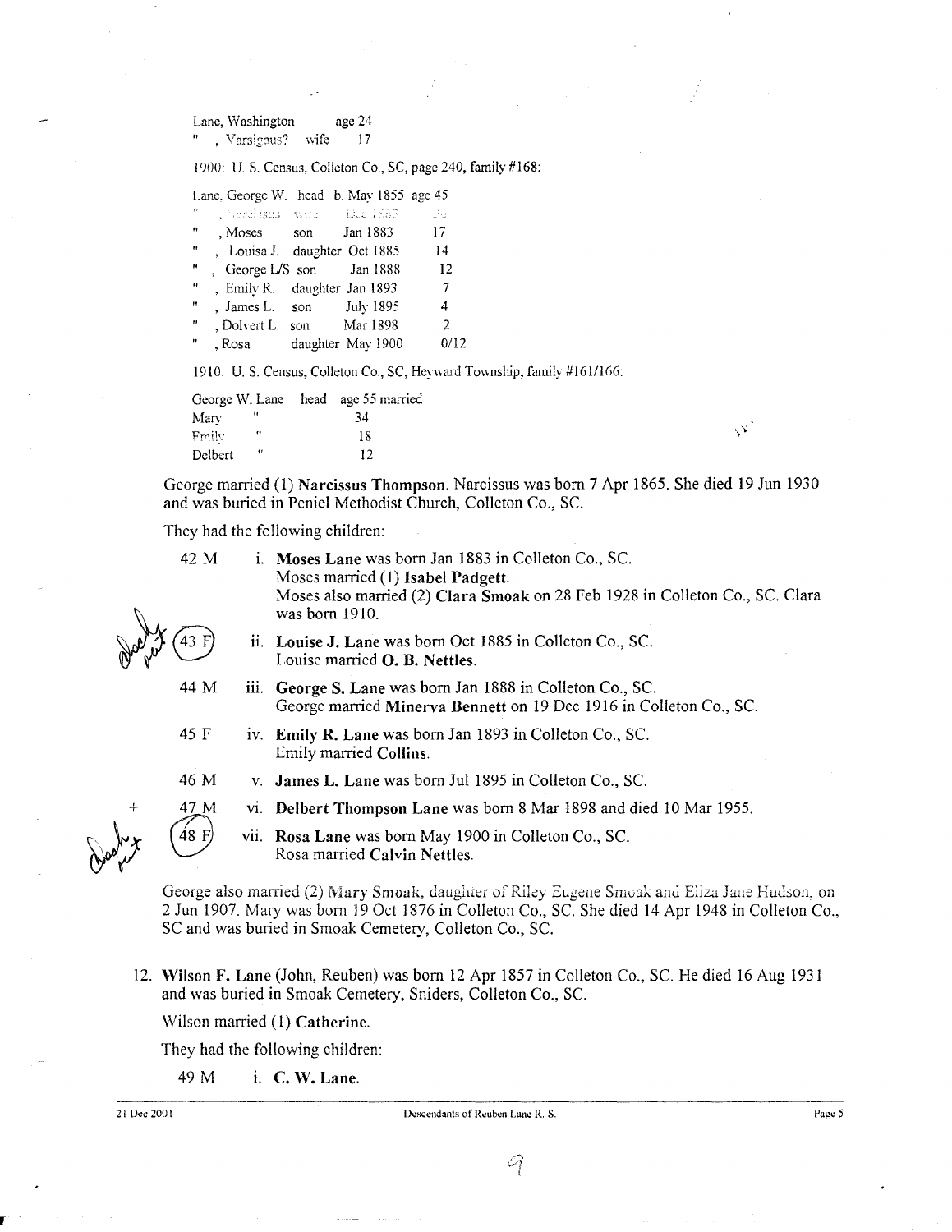- 50 F ii. Daughter #1 Lane.<br>Daughter married Daughter married O. W. Lee. iii. Mamie Lane. Mamie married Blocker. 52 F iv. Daughter #2 Lane. Daughter married C. W. Bailey. 53 F v. Daughter #3 Lane. Daughter married G. W. Brittle.
	- 54 F vi. Daughter #4 Lane. Daughter married W. I. Breland.

Wilson also married (2) Lillie Arrie Smoak, daughter of Jesse Smoak and Mrs. Harriet Kinsey. Lillie was born 22 Jun 1878 in Colleton Co., SC. She died 30 Apr 1954 in Walterboro, Colleton Co., SC and was buried in Smoak Cemetery, Sniders, Colleton Co., SC.

They had the following children:

+ 55 M vii. Earl Lane was born 31 Mar 1906 and died 4 Apr 1973.

## Fourth Generation

 $85712$ 18. William Henry Lane (Reuben E., John, Reuben) was born 7 May 1867 in Walterboro, Colleton Co., Sc. He died 19 Feb 1936 in Bull Pond, Allendale Co., SC and was buried in Peniel Methodist Church, Colleton Co., Sc.

The Press and Standard, Walterboro, SC, issue of Feb. 1936:

"W. Henry Lane: W. Henry Lane, formerly of this county, died February 20 after an illness of about a week from pneumonia and was buried at Peniel. Mr. Lane was making his home with his brother, J. 1. Lane of Allendale. He was about 68 years of age. He is survived by two brothers, J. T. and Berry of Chester. The following daughters survive Mrs. 1. B. Gibson, Walterboro; Mrs. Laura Walling, of Lodge; Mrs. Dan Burke, Darlington; Mrs. O. L. Ostrum, Houston, Texas and Mrs. L. S. Zeigler, Miami."

 $s^{1^{1^{\circ}}}$  William married (1) Hettie Herndon. Hettie was born 9 Apr 1879. She died 31 Oct 1921 in Adams Run, SC and was buried in Peniel Methodist Church, Colleton Co., Sc.

The Press and Standard, Walterboro, SC, issue of Wednesday, 9 Nov 1921:

"Mrs. \V. H. Lane: Mrs. W. H. Lane, of Adams Run, died October 31, after an illness of two months, and was buried at Penicl cemetery. Rev. L. D. B. Williams, officiating. Surviving her arc her husband, W. H. Lane, and the following children: Mrs. 1. B. Gibson, of Strawberry, Mrs. O. L. Ostrum, of Goose Creek, Texas: Mrs. Pearl Custody, of Adams Run and Misses Elise and Jewel Lane, of Adams Run. Mrs. Fred Fraser, another of her daughters, died just two months previous."

William and Hettie had the following children:

- 56 M 1. Grady Lane was born 9 Apr 1892 in Colleton Co., Sc. He died 5 Jun 1911 in Colleton Co., SC and was buried in Peniel Methodist Church, Colleton Co., Sc.
- + 57 F 11. Cora Lane was born 1896 and died 1985.
	- 58 F iii. Pearl Lane was born about 1898. Pearl married Custody.

# l Q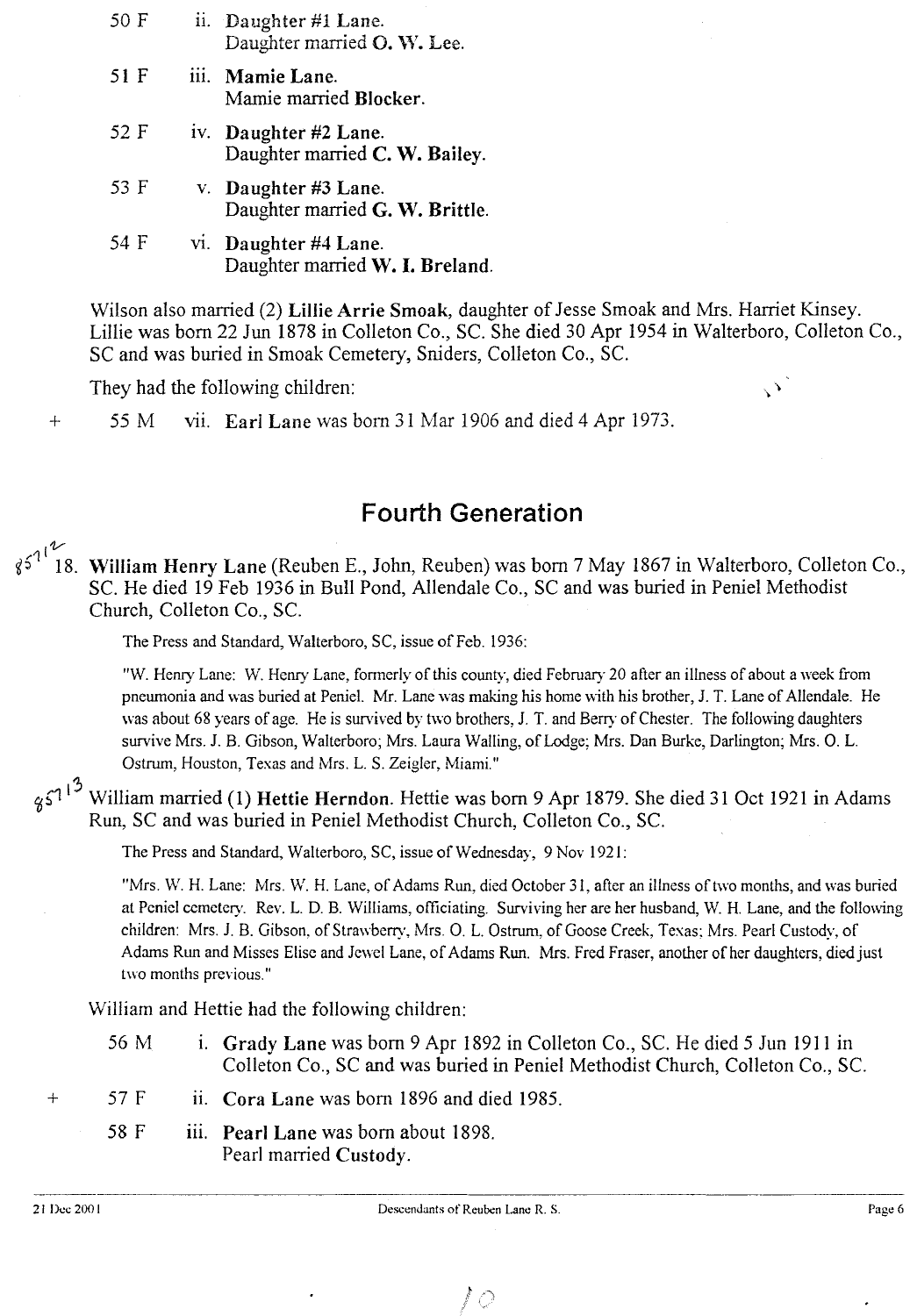- 59 F iv. Ruby Lane was born about 1898.
- $60 F$ Nina V. Lane was born about 1908.  $84800$ 
	- 61 F vi. Bertha Elise Lane was born 17 Dec 1910. She died 25 Jun 1992. Bertha married Walling.
	- 62 F Willie Jewell Lane was born 30 Apr 1913 in Colleton Co., Sc. She died 29 Feb 1984 and was buried in Pleasant Grove Baptist Church, Walterboro, Colleton Co., Sc. Willie married Daniel R. Burke about 1935. Daniel was born 25 Oct 1901. He died 25 May 1980 and was buried in Pleasant Grove Baptist Church, Walterboro, Colleton Co., Sc.

William also married (2) Ruby Crosby on 19 Aug 1926 in Colleton Co., SC. Ruby was born about 1900.

19. James Thad Lane (Reuben E., John, Reuben) was born 7 Dec 1871 in Walterboro, Colleton Co., Sc. He died 13 Jun 1944 in Columbia, Richland Co., SC and was buried in Peniel Methodist Church, Colleton Co., Sc.

1900: U. S. Census, Hampton Co., SC, Pocotaligo Township, page 215, family #68:

|                           |        | Lane, Thad head cannot read age married 9 yrs.            |      | b.SC              |
|---------------------------|--------|-----------------------------------------------------------|------|-------------------|
|                           |        | , Mamie M. wife b. June 1876 age 23 " (5 kids, 5 living)" |      |                   |
| Ħ                         | . Bula | dau. b. June 1881                                         |      | 11                |
| $\mathbf{H} = \mathbf{0}$ |        | Melvin son b. Oct. 1894                                   |      | ,,                |
| 11                        | . Alma | dau. b. Oct. 1897                                         | 2    | $^{\prime\prime}$ |
|                           |        | Carney son $b. Now? 1899$                                 | 6/12 | ,,                |

1910: U. S. Census, Hampton Co., SC, Pocotaligo Township, page 227, family #160:

|    | Lane, Thad | head |    | age 38 Marriage 1 18 years |                             | b. SC             |  |
|----|------------|------|----|----------------------------|-----------------------------|-------------------|--|
| 11 | , Mamie    | wife | 38 | ÷                          | n<br>$(9$ kids; $9$ living) | $\bullet$         |  |
|    | . Melvin   | son  | 18 |                            |                             |                   |  |
| ., | . Alma     | dau. | 12 |                            |                             | $^{\prime\prime}$ |  |
| 11 | Connie     | son  | 11 |                            |                             | Ħ                 |  |
| Ħ. | $?$ lrene? | dau. |    |                            |                             |                   |  |
| ,, | . Mamie    | dau. | 4  |                            |                             | $\mathbf{H}$      |  |
| ,, | , Clyde    | son  |    |                            |                             | $^{\prime\prime}$ |  |

Colleton Co., SC and was buried in Peniel Methodist Church, Colleton Co., Sc.

They had the following children:

| 63 F | i. Beulah Lane was born June 1891? in SC. |  |  |
|------|-------------------------------------------|--|--|
|------|-------------------------------------------|--|--|

- $+$  64 M ii. Melvin Oliver Lane Sr. was born 26 Oct 1894 and died 7 Oct 1961.
	- 65 M iii. Ruben Alvin Lane was born 16 Oct 1897 in Colleton Co., SC. He died 3 Mar 1936 and was buried in Peniel Methodist Church, Colleton Co., Sc.
	- 66 M iv. Connie F. Lane was born 10 Nov 1899 and died 28 Dec 1983.
		- 67 F v. June Lane was born about 1903 in Sc.
		- 68 F vi. **Mamie Lane** was born about 1906 in SC. Mamie married Wattie Tuten.

+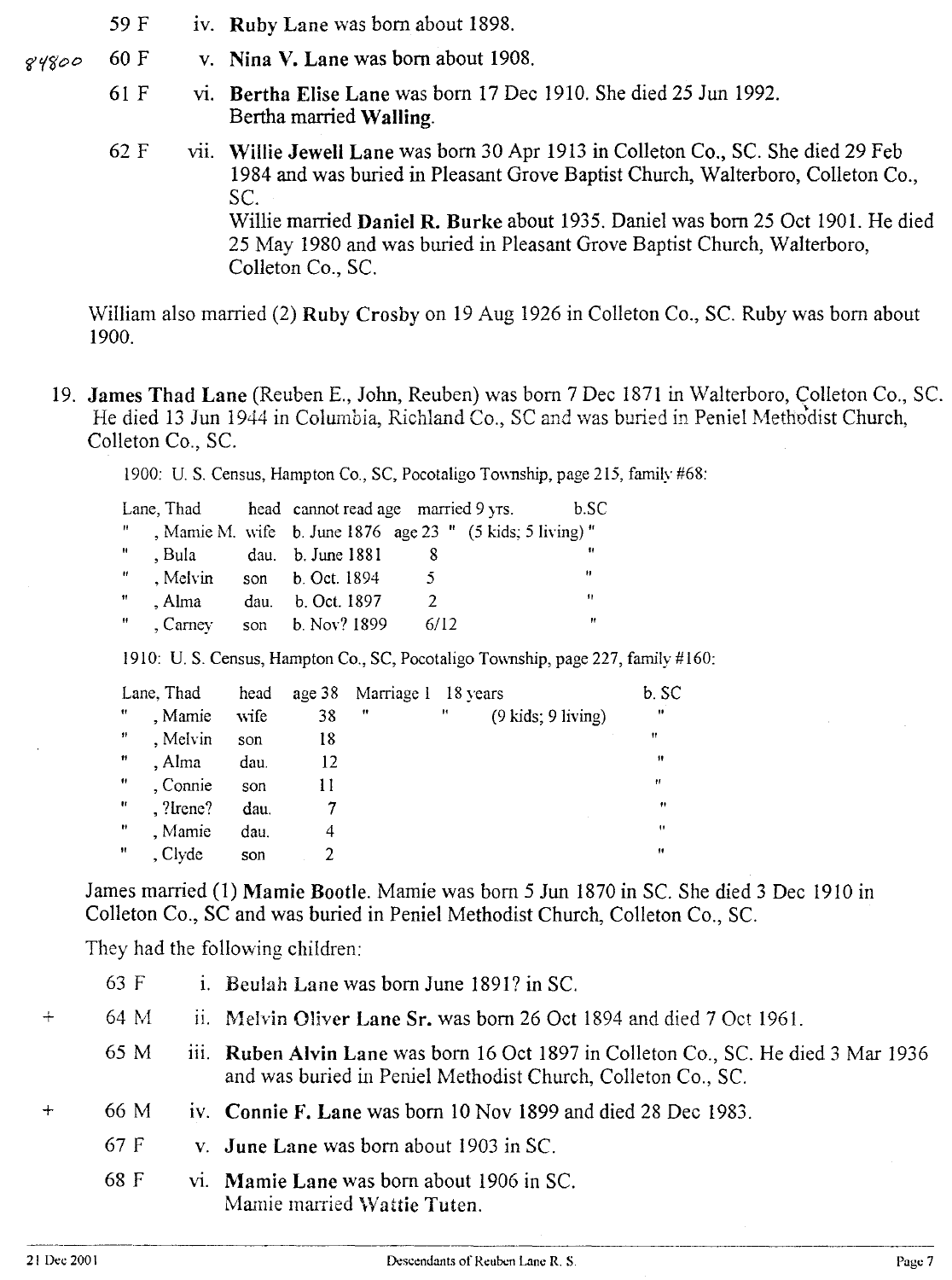- 69M vii. Clyde C. Lane was born about 1908 in  $SC$ .
- 70 M viii. William Henry Lane.
- 71 F ix. Earline Lane was born 1902 and died 6 Nov 1994.

James also married (2) Laura Peeples. Laura was born about 1886.

They had the following children:

+

+ +

- 72 F x. Myrtis Lane was born about 1919.
- 32. Lewis W. Lane (Andrew Jackson, John, Reuben) died before 1935 and was buried in Evergreen Christian Church, Co1leton Co., sc.

Lewis married Senie Sullivan. Senie was born 1889. She died 11 Jan 1935 in Colleton Co., SC and was buried in Evergreen Christian Church, Colleton Co., Sc.

They had the following children:

| 73 F | i. Annie Lane.<br>Annie married (1) Herman Jones.<br>Annie also married (2) Robertson.                                                                                                                                                                                                                                                              |
|------|-----------------------------------------------------------------------------------------------------------------------------------------------------------------------------------------------------------------------------------------------------------------------------------------------------------------------------------------------------|
| 74 M | ii. Curtis William Lane was born 14 Dec 1905. He died 22 May 1945 and was buried<br>in Evergreen Christian Church, Walterboro, SC.                                                                                                                                                                                                                  |
| 75 M | iii. Jack C. Lane was born 1911 and died 7 Apr 1956.                                                                                                                                                                                                                                                                                                |
| 76 M | iv. George Ellis Lane was born 12 Oct 1912 and died 11 Oct 1947.                                                                                                                                                                                                                                                                                    |
| 77 M | v. Cleveland W. Lane was born 15 Jul 1915 in Colleton Co., SC. He died 26 Jan 1984<br>in Colleton Co., SC and was buried in Greenlawn Cemetery, Walterboro, Colleton<br>Co., SC.<br>Cleveland married Carrie H. about 1935. Carrie was born 13 Aug 1916. She died 3<br>Jul 1982 and was buried in Greenlawn Cemetery, Walterboro, Colleton Co., SC. |

40. Minnie M. Lane (Elias Hoover, John, Reuben) was hom Jan 1886 in Sc.

Minnie married James I. Herndon.

They had the following children:

- 78 F i. Oralee Herndon was born 1921 in Colleton Co., SC. She died 7 Mar 1994 in Charleston, SC and was buried in Carolina Memorial Gardens, Charleston Co., Sc.
- 79 M ii. Floyd H. Herndon.

1994: Lived in Thompson, Georgia.

47. Delbert Thompson Lane (George Washington, John, Reuben) was born 8 Mar 1898 in Colleton Co., Sc. He died 10 Mar 1955 in Charleston, SC and was buried in Live Oak Cemetery, Walterboro, Colleton Co., Sc.

Delbert married Ottie lona Crosby on 19 Feb 1919 in ColIeton Co., Sc. Ottie was bom 1 Jan 1904. She died 10 Feb 1971 and was buried in Live Oak Cemetery, Walterboro, Colleton Co., Sc.

They had the following children:

80 M i. Delbert Thompson Lane Jr. was born 28 Jul 1921 in Colleton Co., SC. He died 24 Nov 1986 in Colleton Co., SC and was buried in Live Oak Cemetery, Walterboro,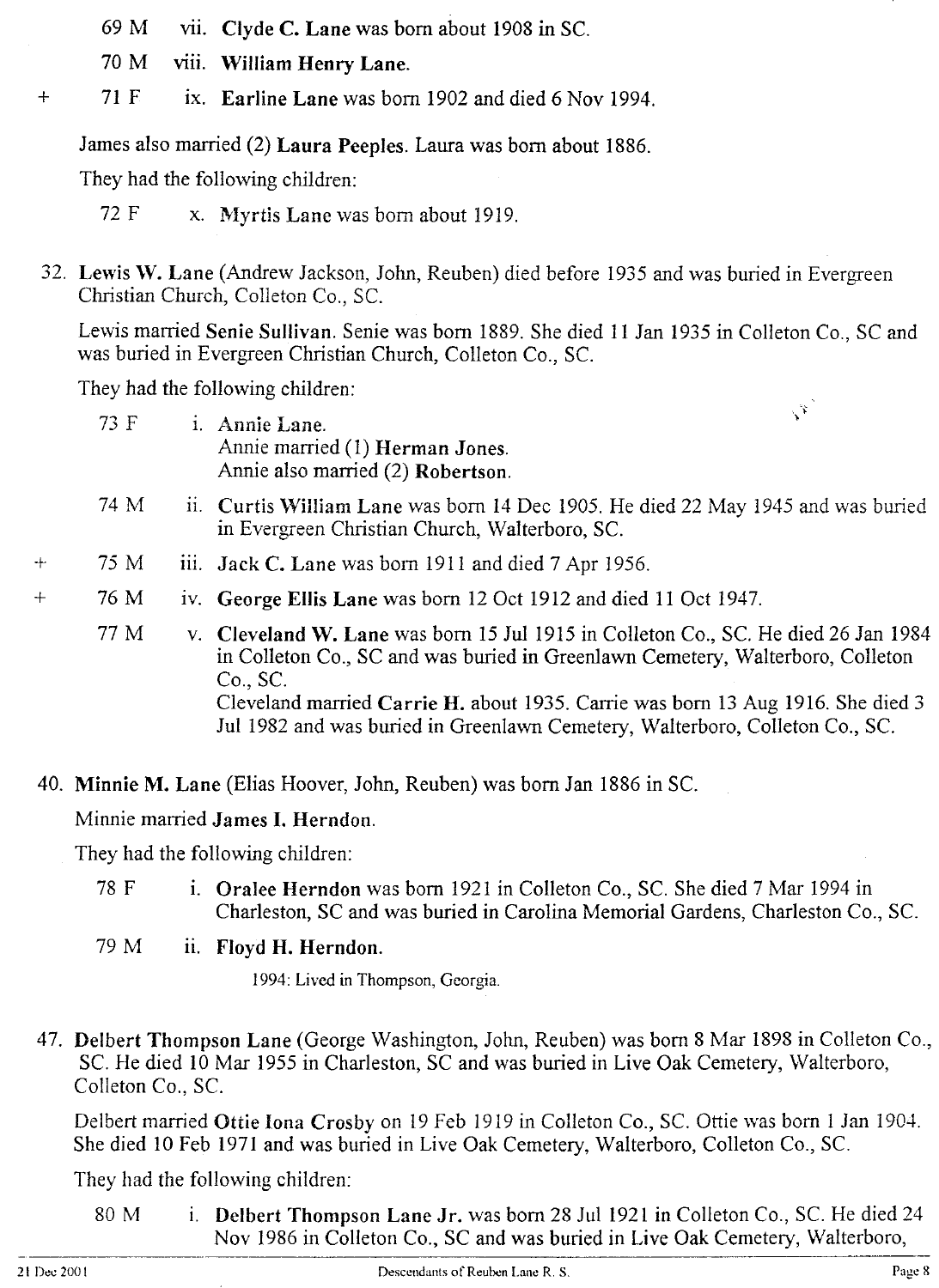Colleton Co., SC.

- 81 F ii. Pearl Dona Lane was born 1926.
- 82 M iii. Leon H. Lane Sr. was born 25 Nov 1928 in Colleton Co., SC. He died 31 Aug 1990 in Colleton Co., SC and was buried in Greenlawn Cemetery, Walterboro, Colleton Co., Sc. Leon married Melva Jean about 1952. Melva was born 29 Nov 1932. She died 23 Dec 1986 and was buried in Greenlawn Cemetery, Walterboro, Colleton Co., SC.
- 83 F iv. Doris Ruth Lane was born 1932. Doris married Alcorn.

55. Earl Lane (Wilson F., John, Reuben) was born 31 Mar 1906 in Colleton Co., SC. He died 4 Apr 1973 in Yemassee, Colleton Co., SC and was buried in Shiloh Baptist Church, Colleton Co., SC.

Earl married Vertie Nettles, daughter of Calvin Nettles and Louise Lane. Vertie was born 1 Dec 1918 in Colleton Co., SC. She died 17 Apr 1972 in Charleston Co., SC and was buried in Shiloh Bantist Church, Colleton Co., SC Baptist Church, Colleton Co., sc. \'

 $\mathcal{N}^{\mathcal{U}}$  They had the following children

**1055UM** 

i. Jim David Lane Sr. was born 19 Dec 1939 and died 1 Mar 1994.<br>ii. Ruth Lane.

~*~~v.* 85 F 11. Ruth Lane.

Ruth married Alton Crosby.

## **Fifth Generation**

57. Cora Lane (WiUiam Henry, Reuben E., John, Reuben) was born 1896. She died 1985 and was buried in Pleasant Grove Baptist Church, Walterboro, Colleton Co., Sc.

Cora married John B. Gibson about 1915. John was born 1891. He died 1972 and was buried in Pleasant Grove Baptist Church, Walterboro, Colleton Co., SC.

They had the following children:

+ 86 F i. Johnnie Gibson was born 2 Jun 1916 and died 3 Sep 1993.

64. Melvin Oliver Lane Sr. (James Thad, Reuben E., John, Reuben) was born 26 Oct 1894 in SC. He died 7 Oct 1961 in Colleton Co., SC and was buried in Ebenezer Cemetery, Yemassee, Sc.

1920: U. S. Census, Colleton Co., SC, Blake Township, family #24/28:

Lane, Melvin head age 25 Annie M. wife 23  $\ddot{\mathbf{u}}$ Frances daughter 3 'n, Melvin son 7/12

Melvin married Annie Mae Harshaw, daughter of James Elias Harshaw and Frances Burris. Annie was born 26 Aug 1896 in McConnells, York Co., Sc. She died 14 Dec 1975 in Yemassee, Hampton Co., SC and was buried in Ebenezer M. E. Church, Yemassee, SC.

They had the following children:

87 F i. Frances Lane was born 1917 in Colleton Co., SC. Frances married Jack C. Sanford.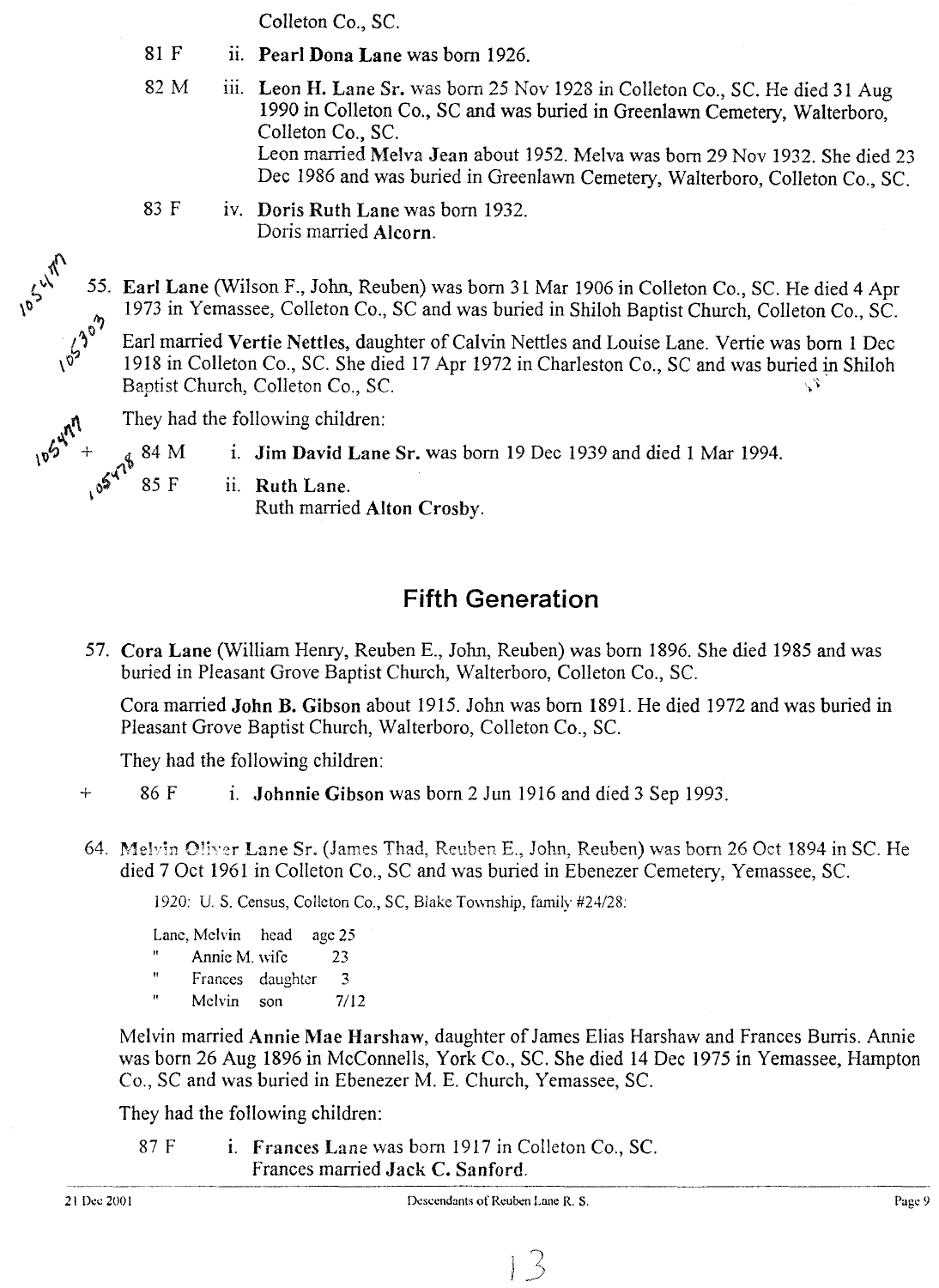- + 88 M ii. Melvin Oliver Lane Jr. was born 1919 and died 12 Apr 1995.
- + 89 M iii. James H. Lane Sr. died 10 Mar 1989.
	- 90 F iv. Mary Lane. Mary married C. E. Cain.
- 66. Connie F. Lane (James Thad, Reuben E., John, Reuben) was born 10 Nov 1899 in Walterboro, Colleton Co., SC. He died 28 Dec 1983 in Screven Co., GA.

Owner and operator of Savannah River Logging Company, Lane's Wholesale Company, and several motels.

Connie married (1) Minnie Lee Tuten, daughter of Warrington Hamilton Tuten and Elizabeth Crosby, on Dee 1918 in Hampton Co., SC. Minnie was born 21 Sep 1899 in Early Branch, Sc. She died 7 Apr 1959 in Screven Co., GA.

They had the following children:

- + 91 F i. Alice Mae Lane was born 21 Feb 1920.
	- $\hat{\mathbf{v}}^{\prime}$ 92 M ii. Connie F. Lane Jr. was born 1923 in SC. He died 1923 in SC.

Connie also married (2) Eunice P. Floyd after 1959. Eunice was born in Tillman, Sc.

71. Earline Lane (James Thad, Reuben E., John, Reuben) was born 1902 in Milledgeville, GA. She died 6 Nov 1994 in Hartsville, SC and was buried in Andrew Chapel UM Church Cemetery.

Earline married Onan F. Ott.

They had the following children:

93 M i. T. Thad Ott.

- 94 F ii. Jesse Ott. Jesse married Plummer.
- 75. Jack C. Lane (Lewis W., Andrew Jackson, John, Reuben) was born 1911 in Colleton Co., SC. He died 7 Apr 1956 in Colleton Co., SC and was buried in Live Oak Cemetery, Walterboro, Colleton Co. , Sc.

Jack married Dora Stanley.

They had the following children:

95 M i. Eugene Lane.

96 M ii. Bobbie Lane.

76. George Ellis Lane (Lewis W., Andrew Jackson, John, Reuben) was born 12 Oct 1912 in Colleton Co., Sc. He died 11 Oct 1947 in Colleton Co., SC and was buried in Live Oak Cemetery, Walterboro, Colleton Co., Sc.

George married Nadine Crosby, daughter of J. Barney Crosby and Lavey Moore.

They had the following children:

- 97 M i. George Ellis Lane Jr. was born 1943.
- 98 F ii. Nadine Maree Lane was born 1945.
- 99 Fill. Annie Rebecca Lane was born Aug 1946.

 $\int$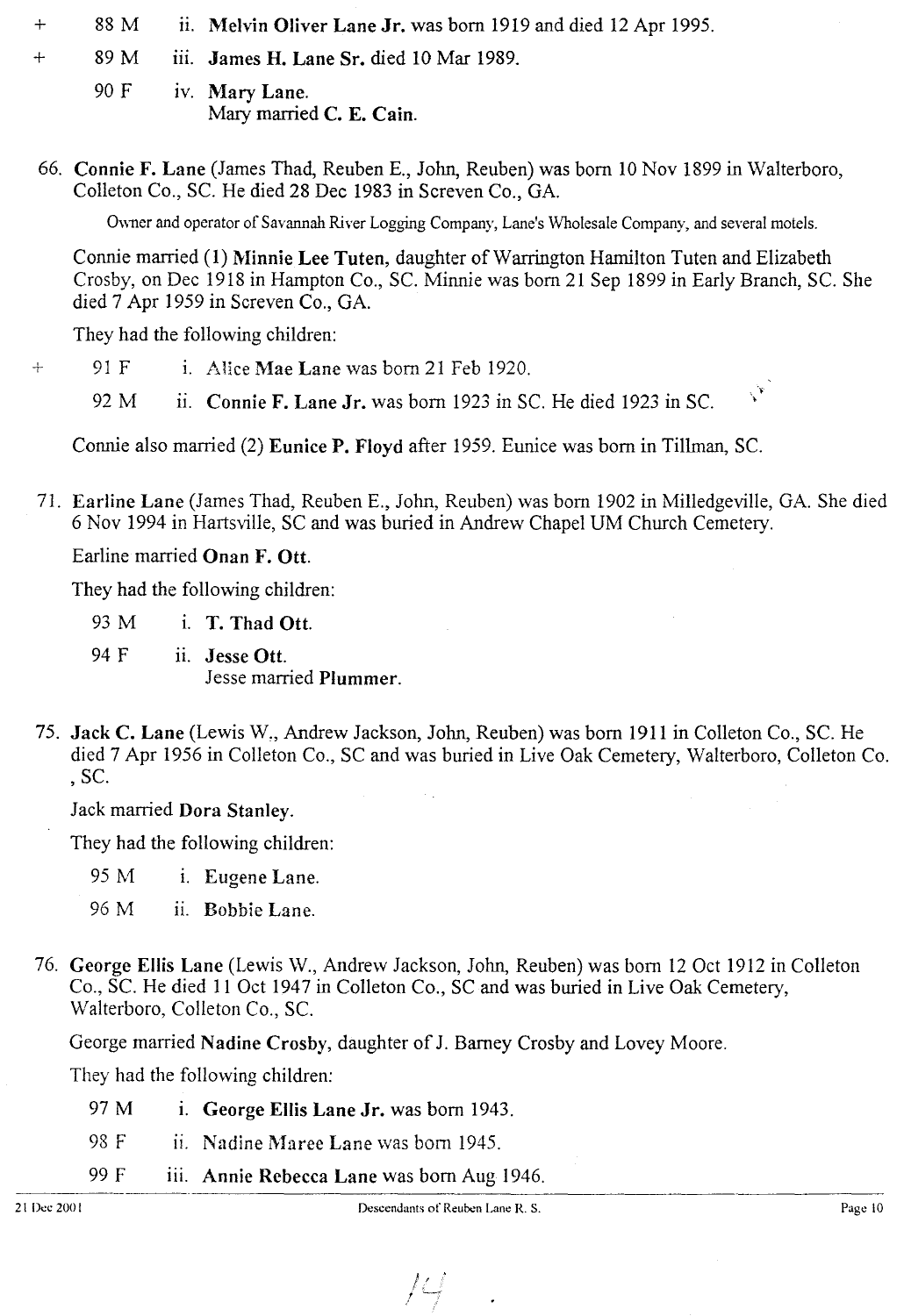84. Jim David Lane Sr. (Earl, Wilson F., John, Reuben) was born 19 Dec 1939 in Colleton Co., Sc. He died 1 Mar 1994 in Walterboro, Colleton Co., SC and was buried in Shiloh Baptist Church, Colleton Co., SC.

Jim married Dianne Adams.

They had the following children:

- $100 M$  i. Jim D.  $101 M$  ii. Clayt. 100 M i. Jim David Lane Jr.  $7 - 21 - 66$  $P4S$  4A
	-
	- 102 F iii. Marie A. Lane.
	- $103 F$ iv. Tammy D. Lane.
	- $104$  F v. Savannah Lane.

### **Sixth** Generation

 $\hat{\mathcal{N}}$ 

86. Johnnie Gibson (Cora Lane, William Heruy, Reuben E., John, Reuben) was born 2 Jun 1916 in Colleton Co., SC. She died 3 Sep 1993 in Walterboro, Colleton Co., SC and was buried in Pleasant Grove Baptist Church, Walterboro, Colleton Co., Sc.

Johnnie married Jay G. on 20 Nov 1937. Jay was born 30 Oct 1905. He died 26 Sep 1985 and was buried in Pleasant Grove Baptist Church, Walterboro, Colleton Co., Sc.

They had the following children:

 $+$  105 F i. Hilda Adams.

- + 106 M ii. Freddie Adams.
- 88. Melvin Oliver Lane Jr. (Melvin Oliver, James Thad, Reuben E., John, Reuben) was born 1919 in Hendersonville, Colleton Co., Sc. He died 12 Apr 1995 in Yemassee, SC and was buried in Ebenezer Cemetery, Yemassee, Sc.

Military: U. S. Air Force Veteran of World War II.

Education: Attended University of NC and Furman University.

Occupation: Owner of Yemassee Enterprises, Inc.

Melvin married (1) Edith Mays, daughter of Dr. R. E. Mays and Annie Bolton. Edith was born 8 Jan 1920 in Milhaven, GA. She died 26 Feb 1954 in Yemassee, Beaufort Co., SC and was buried in Ebenezer M. E. Church, Yemassee, Sc.

They had the following children:

- + 107 M i. Melvin Oliver Lane III.
	- 108 M II. Alexander G. Lane.
	- 109 M iii. Harry B. Lane.
	- 110 F iv. Edith L. Lane.

Melvin also married (2) Edith Gregorie.

+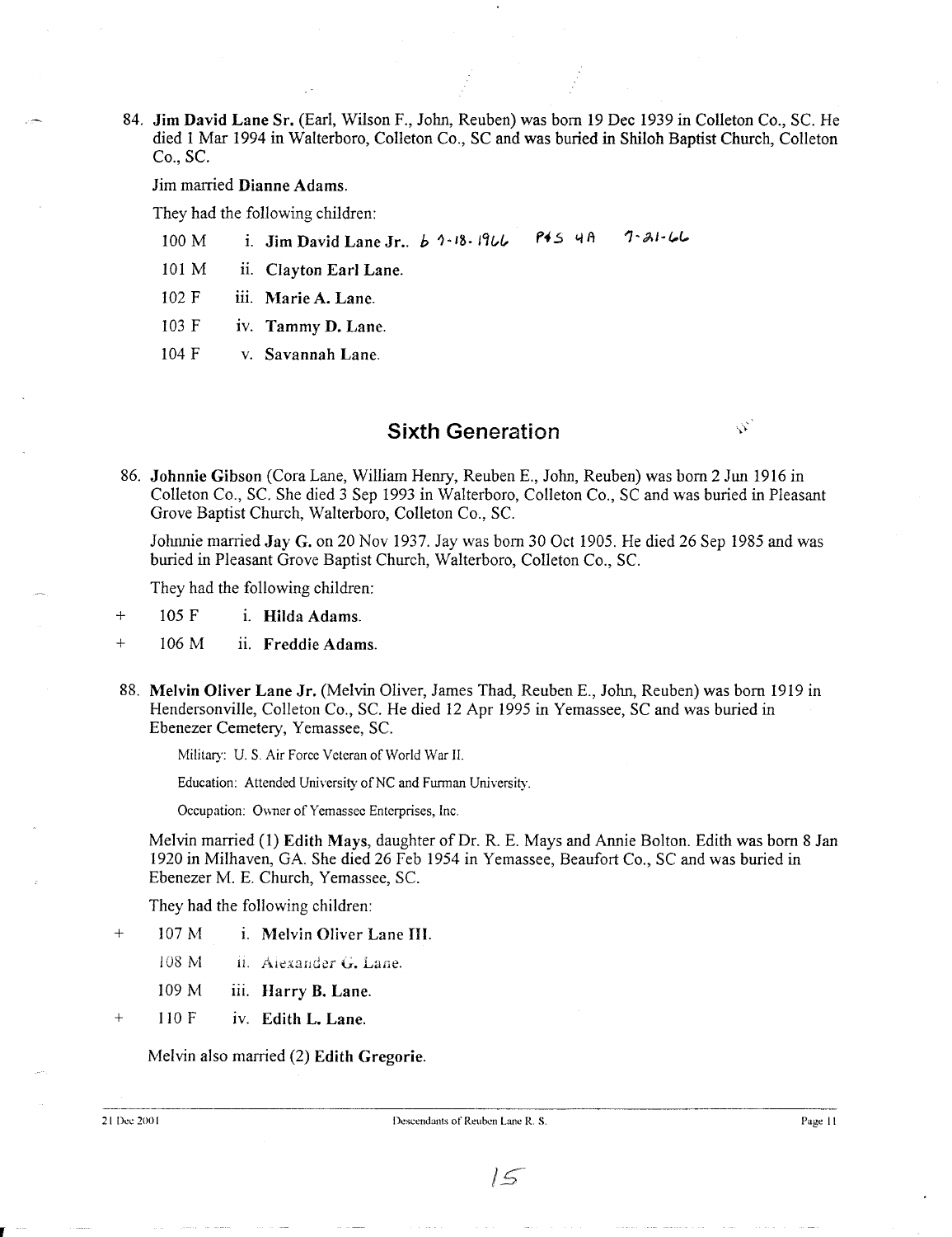89. James H. Lane Sr. (Melvin Oliver, James Thad, Reuben E., John, Reuben) died 10 Mar 1989.

James married Priscilla Elizabeth Bessinger.

They had the following children:

- 111 F i. Elizabeth Bessinger Lane. Elizabeth married Harriott.
- $112 M$  ii. James H. Lane Jr..

113 M iii. Collins B. Lane.

114 M iv. Thad E. Lane.

91. Alice Mae Lane (Connie F., James Thad, Reuben E., John, Reuben) was born 21 Feb 1920 in Sc. Alice married (1) Griffin.

They had the following children:

115 F i. Connie Griffin. Connie married Duane Bohr.

116 M ii. Jack Griffin.

Alice also married (2) Edgar Lewis.

They had the following children:

117 F iii. Stephanie Lewis. Stephanie married Cornwell.

## **Seventh Generation**

105. Hilda Adams (Johnnie Gibson, Cora Lane, William Henry, Reuben E., John, Reuben). Hilda married (1) Blythe.

They had the following children:

118 M i. John Blythe.

Hilda also married (2) Tindall.

106. Freddie Adams (Johnnie Gibson, Cora Lane, William Henry, Reuben E., John, Reuben).

Freddie married Eleanor Hiott.

They had the following children:

119 M i. Michael Adams.

120 M ii. Philip Adams.

107. Melvin Oliver Lane **III** (Melvin Oliver, Melvin Oliver, James Thad, Reuben E., John, Reuben). Melvin married Gail Hickman, daughter of Lanier W. Hickman and Bessenger. Gail was born in SC.

Page 12

.•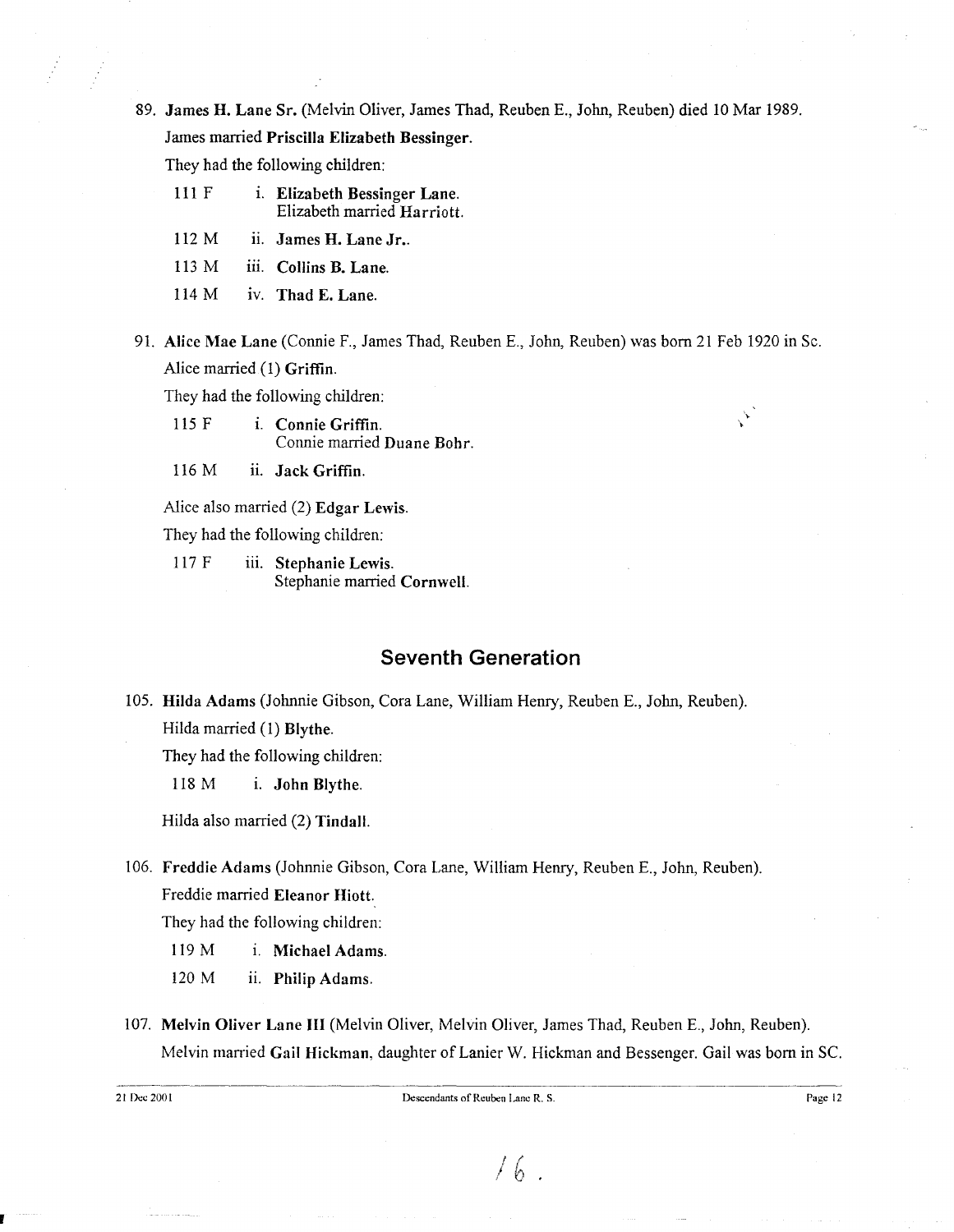Melvin and Gail had the following children:

121 M i. Melvin O. Lane IV was born 1988.

122 M ii. Phillip Andrew Lane was born 29 Apr 1991 in Mt. Pleasant, Charleston Co., SC.

110. Edith L. Lane (Melvin Oliver, Melvin Oliver, James Thad, Reuben E., John, Reuben).

Edith married Wes Robertson, son of Leo L. Robertson Sr..

They had the following children:

123 F i. Mary Katherine Dysart was born 1987.

124 F ii. Olivia Danielle Robertson was born 2 Aug 1994 in Charleston, SC.

*17*

 $\sqrt{2}$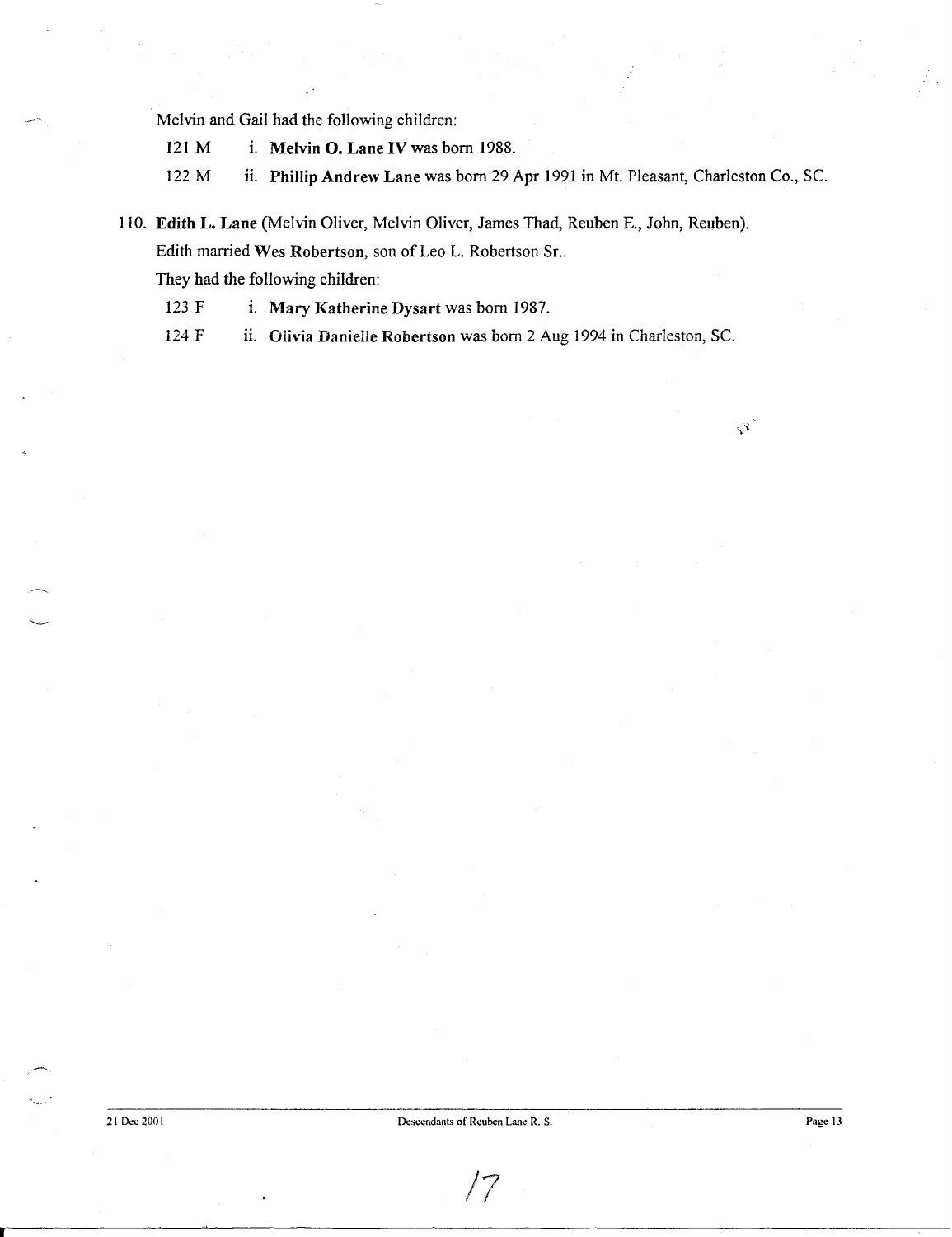## **Index**

| Name                                                                             | ID Page    |                |
|----------------------------------------------------------------------------------|------------|----------------|
| , Catherine $\ldots \ldots \ldots \ldots$                                        | 12S        | 5              |
| Elizabeth Ann                                                                    | 4S         | 3              |
|                                                                                  | 86S        | 11             |
| Jay G.(b.1905)<br>Nelva Jean(b.1932)<br>Nelva Jean(b.1932)<br>Nelva Jean(b.1932) |            | 9              |
| $\text{. }$ Prescilla(b.1840) $\ldots \ldots \ldots$                             | 2S         | $\overline{c}$ |
| Adams, Dianne 84S                                                                |            | 11             |
| Adams, Freddie                                                                   | 106        | 11             |
|                                                                                  |            | 12             |
| Adams, Hilda                                                                     | 105        | 11             |
|                                                                                  |            | 12             |
| Adams, Michael                                                                   | 119        | 12             |
| Adams, Philip                                                                    | 120        | 12             |
|                                                                                  | 83S        | 9              |
| Bailey, C. W.                                                                    | 52S        | 6              |
| Bennett, Minerva                                                                 | 44S        | 5              |
| Bessinger, Priscilla Elizabeth  89S                                              |            | 12             |
| Blocker, $51S$                                                                   |            | 6              |
| Blythe, $\ldots \ldots \ldots \ldots \ldots$                                     | 105S       | 12             |
| Blythe, John                                                                     | 118        | 12             |
| Bohr, Duane $\ldots \ldots \ldots \ldots$                                        | 115S       | 12             |
| Bootle, Mamie(b.1870)                                                            | 19S        | 7              |
| Breland, W. I.                                                                   | 54S        | 6              |
| Brittle, G. W.                                                                   | 53S        | 6              |
| Burke, Daniel R.(b.1901)                                                         | 62S        | 7              |
| Cain, C. E. $\ldots \ldots \ldots \ldots$                                        | 90S        | 10             |
| Collins, $\ldots \ldots \ldots \ldots \ldots$                                    | 45S        | 5              |
| $Cornwell, \ldots \ldots \ldots \ldots$                                          | 117S       | 12             |
| Crosby, Alton                                                                    | 85S        | 9              |
| Crosby, Nadine                                                                   | 76S        | 10             |
| Crosby, Ottie Iona(b.1904)                                                       | 47S        |                |
| Crosby, Ruby $(b.1900)$                                                          | 18S        | 8<br>7         |
|                                                                                  | 3S         | 3              |
| Crumpton, Mary M.(b.1846)                                                        |            |                |
| Custody, $\ldots \ldots \ldots \ldots \ldots$                                    | 58S        | 6              |
| Dysart, Mary Katherine(b.1987).                                                  | 123        | 13             |
| Floyd, Eunice P. $\dots \dots \dots$                                             | 66S<br>57S | 10<br>9        |
| Gibson, John B. $(b.1891)$                                                       |            |                |
| Gibson, Johnnie(b.1916) $\ldots$                                                 | 86         | 9              |
| Grayson, Sarah Lydia(b.1851) 10S                                                 |            | 11<br>4        |
| Gregorie, Edith                                                                  | 88S.       | 11             |
| Griffin,                                                                         | 91S        | 12             |
| Griffin, Connie                                                                  | 115        |                |
| Griffin, Jack                                                                    | 116        | 12             |
|                                                                                  | 77S        | 12<br>8        |
| H., Carrie(b.1916)                                                               |            |                |
| Harriott, $\ldots \ldots \ldots \ldots$                                          | 111S       | 12             |
| Harrison, Elizabeth(b.1845)                                                      | <b>7S</b>  | 3              |
| Harrison, Tim B. $\dots \dots \dots$                                             | 38S        | 4              |
| Harshaw, Annie Mae $(b.1896) \ldots$ .                                           | 64S        | 9              |

| Name                                                                                                         | ID   | Page                    |
|--------------------------------------------------------------------------------------------------------------|------|-------------------------|
| Herndon, Floyd H.                                                                                            | 79   | 8                       |
| Herndon, Hettie(b.1879)                                                                                      | 18S  | 6                       |
| Herndon, James I.                                                                                            | 40S  | 8                       |
| Herndon, Oralee(b.1921)                                                                                      | 78   | 8                       |
|                                                                                                              |      |                         |
| Hickman, Gail<br>.                                                                                           | 107S | 12                      |
| Hiott, Eleanor<br>.                                                                                          | 106S | 12                      |
| Jones, Herman<br>.                                                                                           | 73S  | 8                       |
| Kinsey, W. R.<br>.<br>$\cdots$                                                                               | 39S  | 4                       |
| Lane, Albert(b.1840)<br>.                                                                                    | 4    | $\overline{c}$          |
|                                                                                                              |      | 3                       |
| Lane, Alexander G.                                                                                           | 108  | 11                      |
| Lane, Alice Mae(b.1920) $\cdots$ , $y^2$ .                                                                   | 91   | 10                      |
|                                                                                                              |      | 12                      |
| Lane, Andrew J.(b.1881)                                                                                      | 31   | 3                       |
| Lane, Andrew Jackson(b.1846)                                                                                 | 7    | $\overline{\mathbf{c}}$ |
|                                                                                                              |      | 3                       |
| Lane, Ann(b.1848) $\ldots \ldots \ldots$                                                                     | 8    | $\overline{2}$          |
| Lane, Annie                                                                                                  | 73   | 8                       |
| Lane, Annie Rebecca(b.1946)                                                                                  | 99   | 10                      |
| Lane, Berry(b.1842)                                                                                          | 5    | 2                       |
| Lane, Berry $(b.1878)$                                                                                       | 36   | 4                       |
| Lane, Berry                                                                                                  | 21   | 3                       |
| Lane, Bertha Elise $(b.1910)$                                                                                | 61   | 7                       |
| Lane, Beulah $(b.1891)$                                                                                      | 63   | 7                       |
|                                                                                                              | 96   |                         |
| Lane, Bobbie                                                                                                 |      | 10                      |
| Lane, C. W.                                                                                                  | 49   | 5                       |
| Lane, Charles                                                                                                | 23   | 3                       |
| Lane, Clayton Earl                                                                                           | 101  | 11                      |
| Lane, Cleveland W. $(b.1915)$                                                                                | 77   | 8                       |
| Lane, Clyde C.(b.1908)                                                                                       | 69   | 8                       |
| Lane, Collins B.                                                                                             | 113  | 12                      |
| Lane, Connie F. $(b.1899)$                                                                                   | 66   | 7                       |
|                                                                                                              |      | 10                      |
| Lane, Connie F. Jr.(b.1923)                                                                                  | 92   | 10                      |
| Lane, Cora(b.1896)                                                                                           | 57   | 6                       |
|                                                                                                              |      | 9                       |
| Lane, Curtis William(b.1905)                                                                                 | 74   | 8                       |
| Lane, Daughter $#1$                                                                                          | 50   | 6                       |
| Lane, Daughter #2                                                                                            | 52   | 6                       |
| Lane, Daughter #3                                                                                            | 53   | 6                       |
| Lane, Daughter #4<br>$\mathcal{L}^{\mathcal{A}}(\mathcal{A})$ , and $\mathcal{A}^{\mathcal{A}}(\mathcal{A})$ | 54   | 6                       |
| Lane, Delbert Thompson(b.1898)                                                                               | 47   | 5                       |
|                                                                                                              |      | 8                       |
| Lane, Delbert Thompson Jr.(b.1921)                                                                           | 80   | 8                       |
| Lane, Doris Ruth(b.1932)                                                                                     | 83   | 9                       |
| .                                                                                                            | 55   | 6                       |
| Lane, Earl $(b.1906)$                                                                                        |      |                         |
|                                                                                                              |      | 9                       |
| Lane, Earline $(b.1902)$                                                                                     | 71   | 8                       |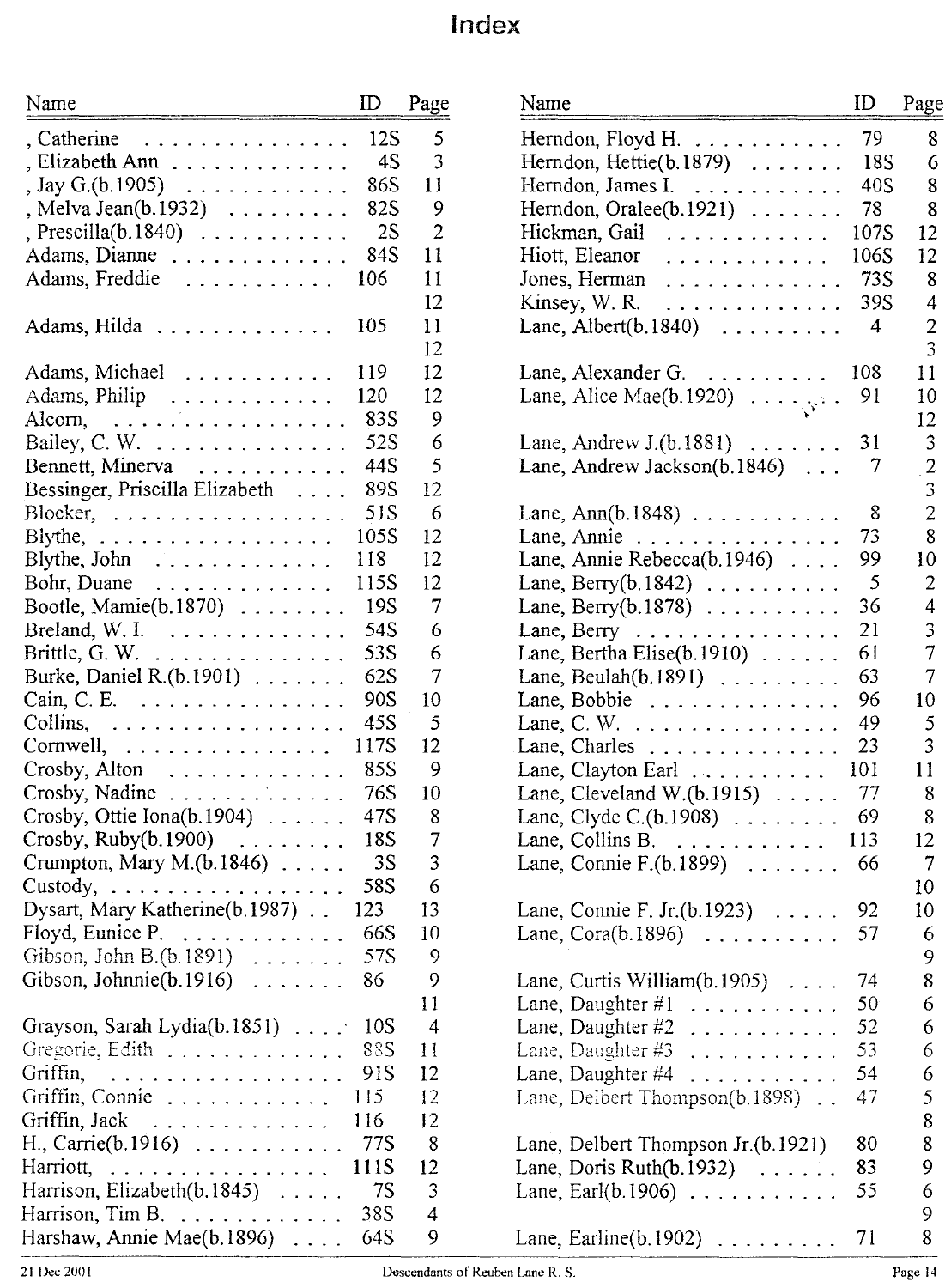| Name                                              | ID  | Page           |
|---------------------------------------------------|-----|----------------|
| Lane, Earline(b.1902)                             | 71  | 10             |
| Lane, Edith L.<br>.                               | 110 | 11             |
|                                                   |     | 13             |
| Lane, Elias Hoover(b.1851)                        | 10  | 2              |
|                                                   |     | 4              |
| Lane, Elijah<br>.                                 | 15  | 2              |
| Lane, Elizabeth Bessinger                         | 111 | 12             |
|                                                   | 45  | 5              |
| Lane, Emily R. $(b.1893)$                         |     |                |
| Lane, Eugene<br>Lane, Frances (0.1917)            | 95  | 10             |
|                                                   | 87  | ÿ              |
| Lane, George Ellis(b.1912)                        | 76  | 8              |
|                                                   |     | 10             |
| Lane, George Ellis Jr. $(b.1943)$                 | 97  | 10             |
| Lane, George S. $(b.1888) \dots \dots$            | 44  | 5              |
| Lane, George W. $(b.1878) \ldots$ .               | 30  | 3              |
| Lane, George Washington(b.1855)                   | 11  | $\overline{c}$ |
|                                                   |     | 4              |
| Lane, $Grady(b.1892)$                             | 56  | 6              |
| Lane, Harry B. $\ldots \ldots$                    | 109 | 11             |
| Lane, Hattie(b.1891)<br>.                         | 33  | 4              |
| Lane, Ida P.(b.1884)<br>.                         | 39  | 4              |
| Lane, Jack C. $(b.1911)$                          | 75  | 8              |
|                                                   |     | 10             |
| Lane, James H. Sr.(d.1989)                        | 89  | 10             |
|                                                   |     | 12             |
| Lane, James H. Jr                                 | 112 | 12             |
| Lane, James H.(b.1866)                            | 26  | 3              |
|                                                   | 9   | $\overline{c}$ |
| Lane, James J.(b.1849)<br>.                       |     | 5              |
| Lane, James L. $(b.1895)$                         | 46  |                |
| Lane, James Thad(b.1871)                          | 19  | 3              |
|                                                   |     | 7              |
| Lane, Jim David Sr.(b.1939)                       | 84  | 9              |
|                                                   |     | 11             |
| Lane, Jim David Jr.                               | 100 | 11             |
| Lane, John(b.1790)                                | 2   | 1              |
|                                                   |     | 1              |
| Lane, $John(b.1874)$<br>.                         | 29  | 3              |
| Lane, John E. $(b.1876)$                          | 34  | 4              |
| Lane, John Joseph(b.1866)<br>$\ddot{\phantom{0}}$ | 17  | 3              |
| Lane, June(b.1903)                                | 67  | 7              |
| Lane, Leon H. Sr.(b.1928)                         | 82  | 9              |
| Lane, Lewis W.(d.1935)                            | 32  | 4              |
|                                                   |     | 8              |
| Lane, Lillie E.(b.1882)                           | 38  | 4              |
| Lane, Louise J.(b.1885)                           | 43  | 5              |
| Lane, Mamie(b.1906)                               | 68  | 7              |
| Lane, Mamie<br>$\sim$                             | 51  | 6              |
| Lane, Margaret E.(b.1868)                         | 27  | 3              |
| Lane, Marie A.                                    | 102 | 11             |
|                                                   |     |                |
| Lane, Martha(b.1860)                              | 13  | 2              |
| Lane, Mary.<br>.                                  | 90  | 10             |

| Name                                                                | ID             | Page                                            |
|---------------------------------------------------------------------|----------------|-------------------------------------------------|
| Lane, Mary Ellen                                                    | 25             | 3                                               |
| Lane, Melvin O. IV $(b.1988)$                                       | 121            | 13                                              |
| Lane, Melvin Oliver Sr.(b.1894)                                     | 64             | 7                                               |
|                                                                     |                | 9                                               |
| Lane, Melvin Oliver Jr. $(b.1919)$                                  | 88             | 10                                              |
|                                                                     |                | 11                                              |
| Lane, Melvin Oliver III                                             | 107            | 11                                              |
|                                                                     |                | 12                                              |
| Lane, Minnie M. $(b.1886)$                                          | 40             | 4                                               |
|                                                                     |                | 8                                               |
| Lane, Moses(b.1883)<br>$\mathbb{Z}^2$ . The set of $\mathbb{Z}^2$   | 42             | 5                                               |
| Lane, Myrtis $(b.1919) \ldots \ldots$<br>Lane, Nadine Maree(b.1945) | 72<br>98       | 8<br>10                                         |
| Lane, Nina V. $(b.1908)$                                            | 60             | 7                                               |
| Lane, Pearl $(b.1898)$                                              | 58             | 6                                               |
| Lane, Pearl Dona(b.1926) $\ldots$ , $\ldots$                        | 81             | 9                                               |
| Lane, Percie Vander(b.1890)                                         | 41             | 4                                               |
| Lane, Phillip Andrew $(b.1991)$                                     | 122            | 13                                              |
| Lane, R. Belton $(b.1876) \dots \dots$                              | 35             | 4                                               |
| Lane, Reuben R. S.                                                  | -1             | 1                                               |
| Lane, Reuben E. $(b.1838) \ldots \ldots$                            | $\mathfrak{Z}$ |                                                 |
|                                                                     |                | $\begin{array}{c} 2 \\ 2 \\ 3 \\ 5 \end{array}$ |
| Lane, Rhoda R.(b.1871)<br>.                                         | 28             |                                                 |
| Lane, $Rosa(b.1900)$                                                | 48             |                                                 |
| Lane, $Rosablelle(b.1881) \ldots \ldots$                            | 37             | $\overline{4}$                                  |
|                                                                     | 20             | $\overline{\mathbf{3}}$                         |
| Lane, Rosalee(b.1877)<br>Lane, Rosena(b.1844)                       | 6              |                                                 |
| Lane, Rozena                                                        | 24             | $\frac{2}{3}$                                   |
| Lane, Ruben Alvin $(b.1897) \dots$ .                                | 65             | $\overline{7}$                                  |
| Lane, Ruby(b.1898)                                                  | 59             | $\overline{7}$                                  |
| Lane, Ruth $\dots \dots \dots \dots \dots$                          | 85             | 9                                               |
| Lane, Salome                                                        | 22             | 3                                               |
| Lane, Savannah $\ldots \ldots \ldots$                               | 104            | 11                                              |
| Lane, Tammy D. $\ldots \ldots \ldots$                               | 103            | 11                                              |
| Lane, Thad E. $\ldots \ldots \ldots$                                | 114            | 12                                              |
| Lane, Thomas $(b.1861)$                                             | $-14$          | $\overline{2}$                                  |
| Lane, William                                                       | 16             | 2<br>3                                          |
| Lane, William Henry(b.1867).                                        | 18             |                                                 |
|                                                                     |                | 6                                               |
| Lane, William Henry<br>$\sim 10^7$                                  | 70             | 8                                               |
| Lane, Willie Jewell(b.1913)                                         | 62             | 7                                               |
| Lane, Wilson F.(b.1857)                                             | 12             | $rac{2}{5}$                                     |
|                                                                     | 50S            | 6                                               |
| Lee, O.W.                                                           | 91S            | 12                                              |
| Lewis, Edgar $\ldots \ldots$<br>Lewis, Stephanie                    | 117            | 12                                              |
| Martin, Margaret                                                    | 30S            | 3                                               |
| Mays, Edith(b.1920)                                                 | 88S            | 11                                              |
| $\mathbf{L}$ . The set of $\mathbf{L}$<br>Nettles, Calvin<br>.      | 48S            | 5                                               |
| Nettles, O. B.<br>.                                                 | 43S            | 5                                               |
| Nettles, $Vert(e.1918) \dots \dots$                                 | 55S            | 9                                               |
|                                                                     |                |                                                 |

21 Dec 2001 Descendants of Reuben Lane R. S. Page 15

 $|q|$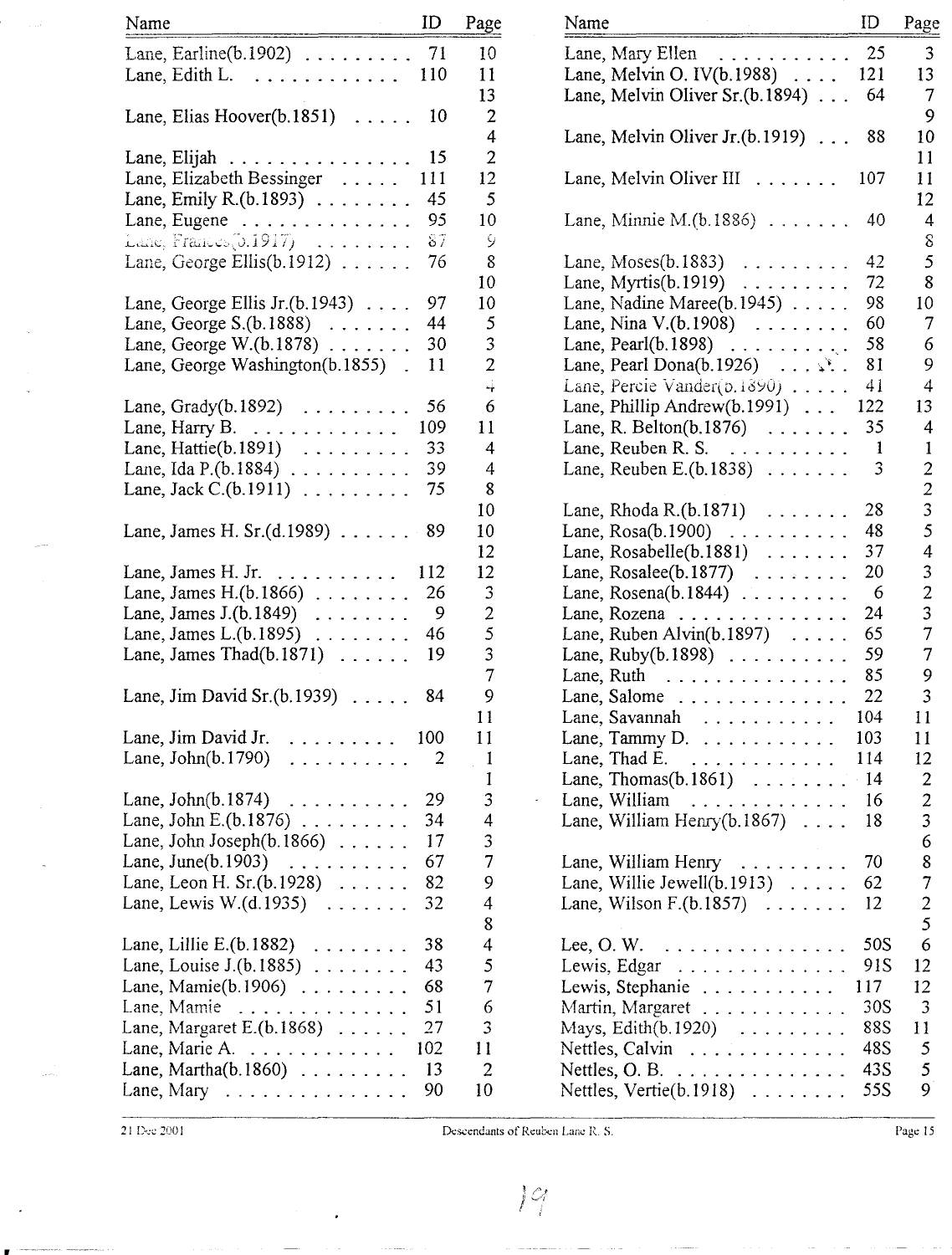| Name                                       | ID   | Page           |
|--------------------------------------------|------|----------------|
| Osteen, Claressa $(b.1815)$                | 2S   | $\overline{2}$ |
| Ott, Jesse $\dots \dots \dots \dots$       | 94   | 10             |
| Ott, Onan F. $\ldots \ldots \ldots \ldots$ | 71S  | 10             |
| Ott, T. Thad                               | 93   | 10             |
| Padgett, Isabel                            | 42S  | 5              |
| Peeples, Laura $(b.1886)$                  | 19S  | 8              |
| Plummer,                                   | 94S  | 10             |
| Robertson,<br>. <i>.</i>                   | 73S  | 8              |
| Robertson, Olivia Danielle(b.1994)         | 124  | 13             |
| Robertson, Wes                             | 110S | 13             |
| Sanford, Jack C. $\ldots$ .                | 87S  | 9              |
| Smoak, Clara $(b.1910)$                    | 42S  | 5              |
| Smoak, Lillie Arrie(b.1878)                | 12S  | 6              |
| Smoak, Mary $(b.1876)$                     | 11S  | 5              |
| Stanley, Dora                              | 75S  | 10             |
| Sullivan, Senie(b.1889) $\ldots \ldots$    | 32S  | 8              |
| Thompson, Narcissus $(b.1865)$             | 11S  | 5              |
| Tindall,<br>. <i>.</i>                     | 105S | 12             |
| Tuten, Minnie Lee $(b.1899)$               | 66S  | 10             |
| Tuten, Wattie                              | 68S  | 7              |
| Walling,<br>.                              | 61S  | 7.             |

Name

 $ID$ Page

 $\mathcal{P}$ 

21 Dec 2001 Descendants of Reuben Lane R. S. Page 16

 $20$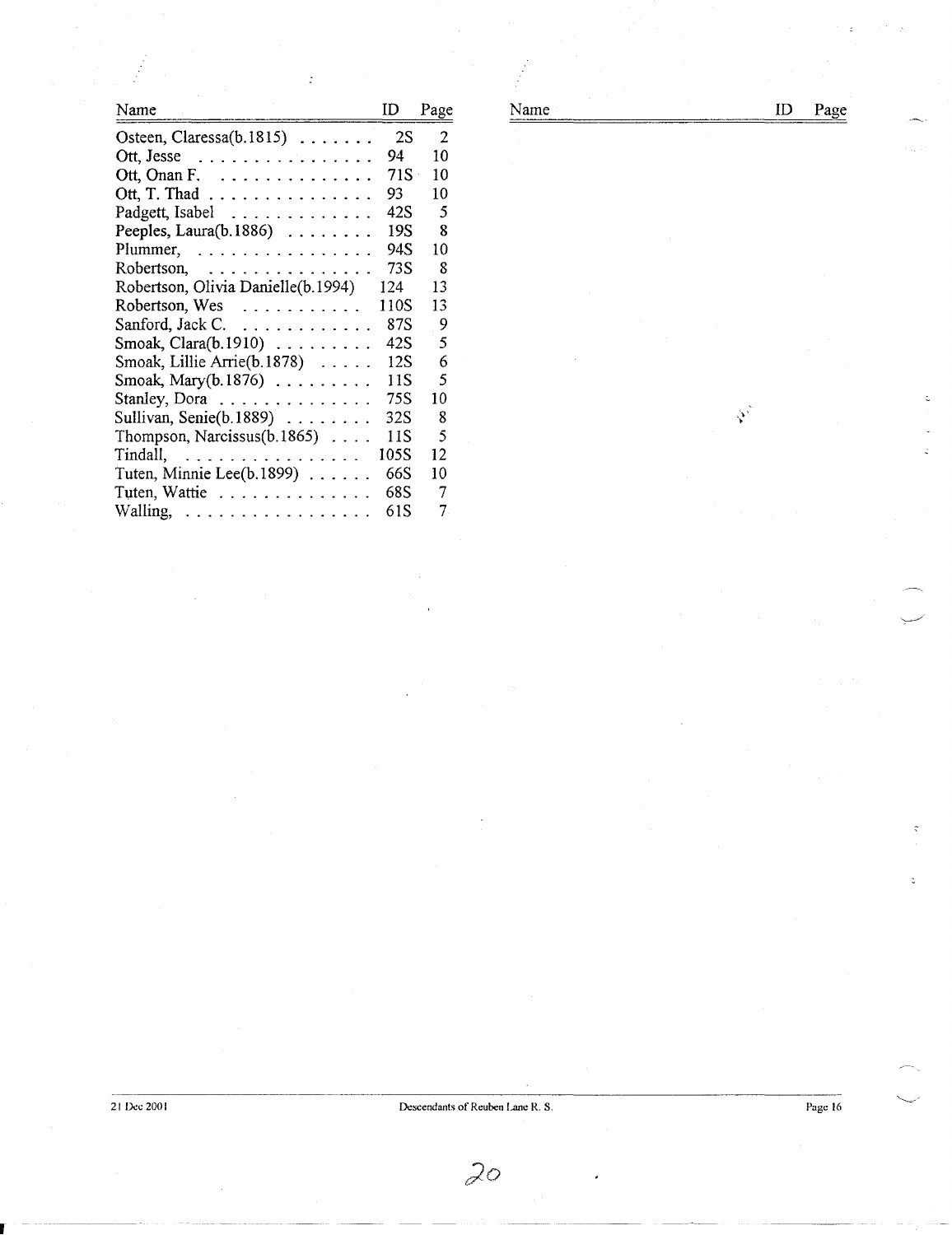From Comments seen on a Genealogy Support Group........

## Genealogy Quips

My family coat of arms ties at the back ... is that normal? My family tree is a few branches short! All help appreciated. My ancestors must be in a witness protection program! Shake your family tree and watch the nuts fall! My hobby is genealogy, I raise dust bunnies as pets. How can one ancestor cause so much TROUBLE?! I looked into my family tree and found out I was a sap ... I'm not stuck, I'm ancestrally challenged. I'm searching for myself; Have you seen me? f only people came with pull-down menus and on-line help ... Isn't genealogy fun? The answer to one problem leads to two more! It's 2000 ... Do you know where your G-G-Grandparents are? A family reunion is an effective form of birth control. A family tree can wither if nobody tends it's roots. A new cousin a day keeps the boredom away. After 30 days unclaimed ancestors will be adopted. Am I the only person up my tree ... sure seems like it. Any family tree produces some lemons, some nuts, and a few bad apples. Ever find an ancestor HANGING from the family tree? FLOOR: The place for storing your priceless genealogy records. ~\_Gene-Allergy: It's a contagious disease but I love it.

 $2l$ 

 $\mathcal{L}$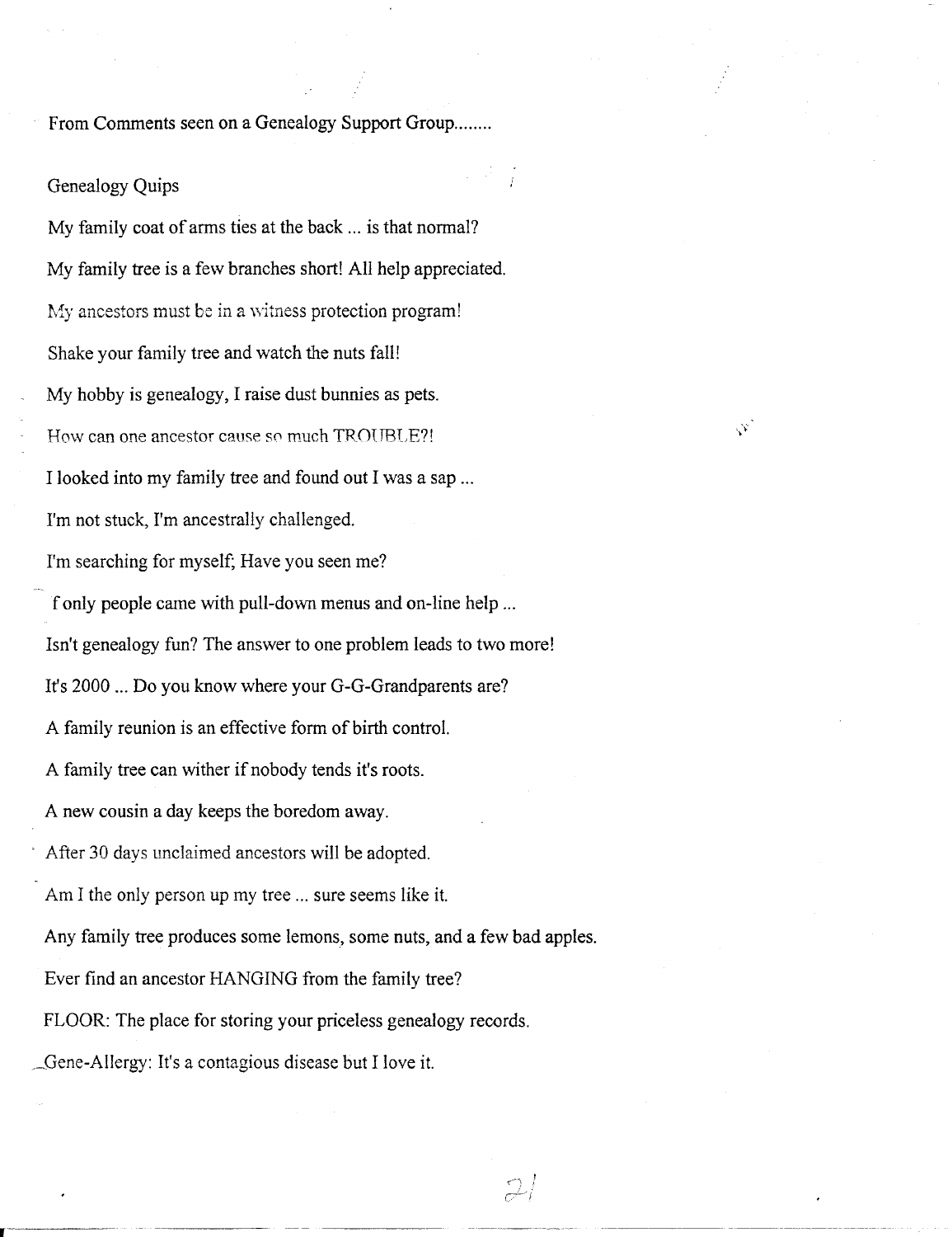Genealogists are time unravelers.

Genealogy is like playing hide and seek: They hide ... I seek! Genealogy: Tracing yourself back to better people. "Crazy" is a relative term in my family. A pack rat is hard to live with but makes a fine ancestor. I want to find ALL of them! So far I only have a few thousand. I Should have asked them BEFORE they died! I think my ancestors had several "Bad heir" days. I'm always late. My ancestors arrived on the JUNEflower. Only a Genealogist regards a step backwards, as progress. Share your knowledge, it is a way to achieve immortality. Heredity: Everyone believes in it until their children act like fools! It's an unusual family that hath neither a lady of the evening or a thief. Many a family tree needs pruning. Shh! Be very, very quiet ... I'm hunting forebears. Snobs talk as if they had begotten their own ancestors! That's strange: half my ancestors are WOMEN! I'm not sick, I've just got fading genes. Genealogists live in the past lane. Cousins marrying cousins: Very tangled roots! Cousins marrying cousins: A non-branching family tree Alright! Everybody out of the gene pool! Always willing to share my ignorance ... Documentation ...The hardest part of genealogy. Genealogy: Chasing your own tale! Genealogy ... will I ever find time to mow the lawn again? That's the problem with the gene pool: NO Lifeguards I researched my family tree ... and apparently I don't exist!

 $22$ 

 $\hat{\mathcal{N}}$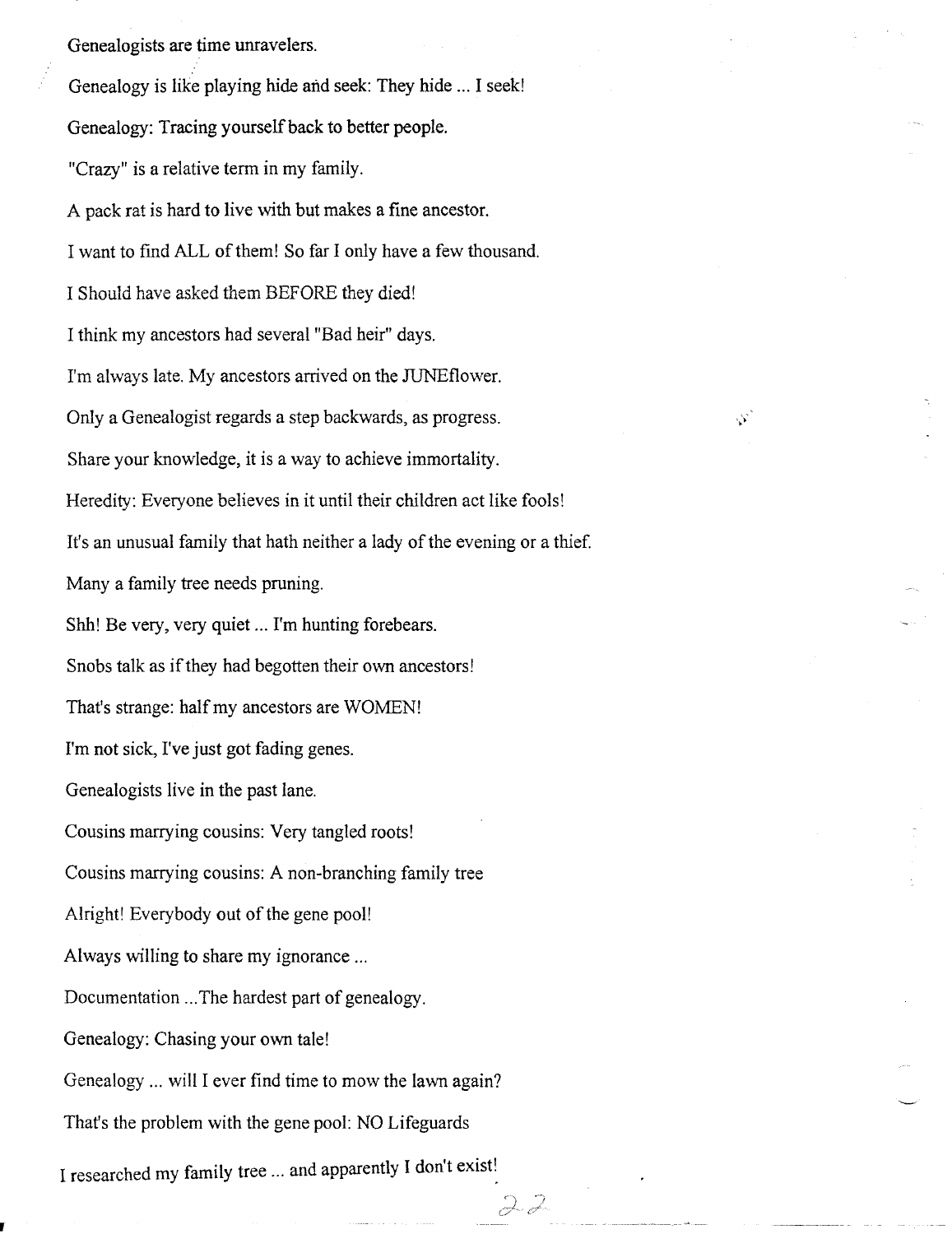The Rice Planter is the quarterly publication of the Old St. Bartholomew Chapter, SCGS. Queries and items for the publication should be sent to: The Rice Platter, c/o Barbara Franklin, Editor 175 Lakeshore Drive, Walterboro, SC 29488 or email to Barbara or Bob Franklin @ angelswings@lowcountry.com. Members and non-members are encouraged to submit records and articles that would be of general interest to Colleton County residents. All other correspondence, except dues, should be addressed to Old St. Bartholomew Chapter SCGS, John Turbeville, President, P.G. Box 1743, Walterboro, SC 29488-9261.

Monthly meetings are now being held on the second Sunday afternoon of each month at 3 PM at Church of Jesus Christ of Latter Day Saints, 1035 Dandridge Road, Walterboro, SC (except during the months of July and August). Dues are \$12 for an individual membership and \$18 for family membership. Dues should be mailed to Judy C. Ballard, Treasurer, 104 Wade Hampton Avenue, Walterboro, SC 29488-9261.  $\mathcal{E}_j$ 

Officers for 2002

| PresidentJohn Turbeville           |  |
|------------------------------------|--|
| Vice PresidentJohn Hiott           |  |
| SecretaryDoris Lucas               |  |
| TreasurerJudy Ballard              |  |
| Archivist & HistorianRosalyn White |  |
| Chapter RepresentativeLarry Ulmer  |  |
| NewsletterBarbara Franklin, Editor |  |
|                                    |  |